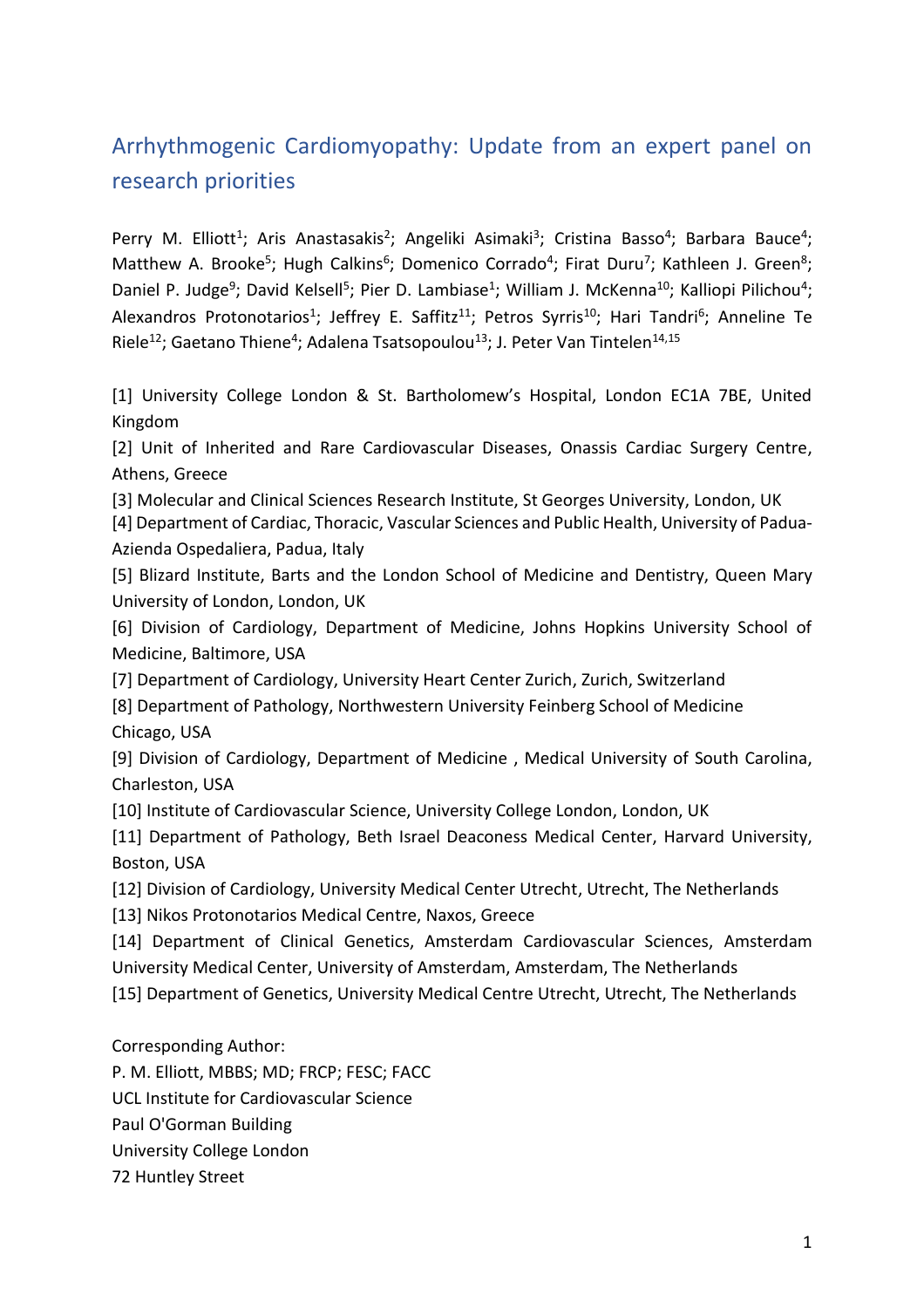London, WC1E 6DD Email: perry.elliott@ucl.ac.uk

Abstract word count: 139 Text word count: 2286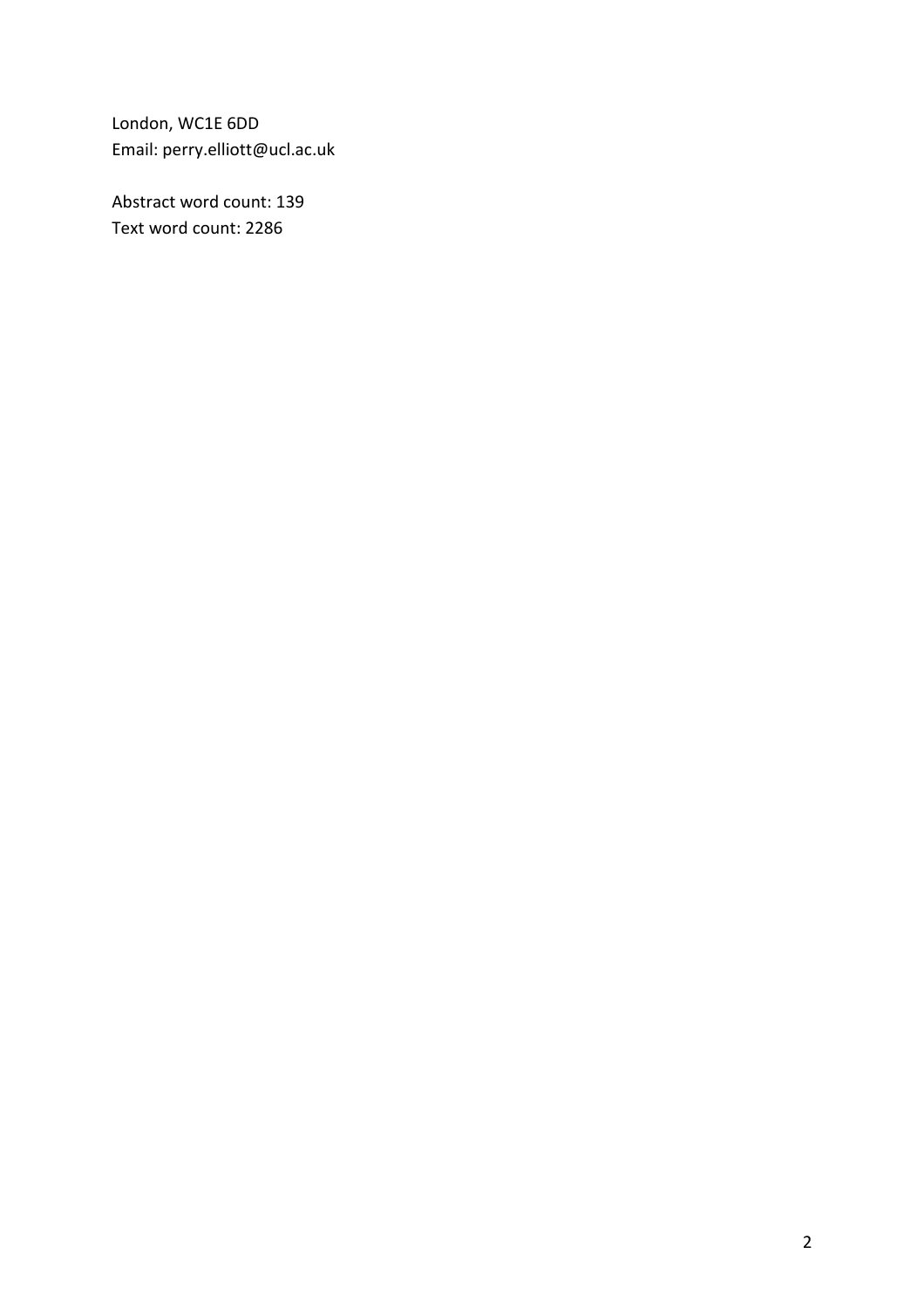## Abstract

It is 35 years since the first description of arrhythmogenic right ventricular cardiomyopathy (ARVC) and more than 20 years since the first reports establishing desmosomal gene mutations as a major cause of the disease. Early advances in the understanding of the clinical, pathological and genetic architecture of ARVC resulted in consensus diagnostic criteria which proved to be sensitive but not entirely specific for the disease. In more recent years, clinical and genetic data from families and the recognition of a much broader spectrum of structural disorders affecting both ventricles and associated with a propensity to ventricular arrhythmia have raised many questions about pathogenesis, disease terminology and clinical management. In this paper, we present the conclusions of an expert round table that aimed to summarise the current state of the art in arrhythmogenic cardiomyopathies and to define future research priorities.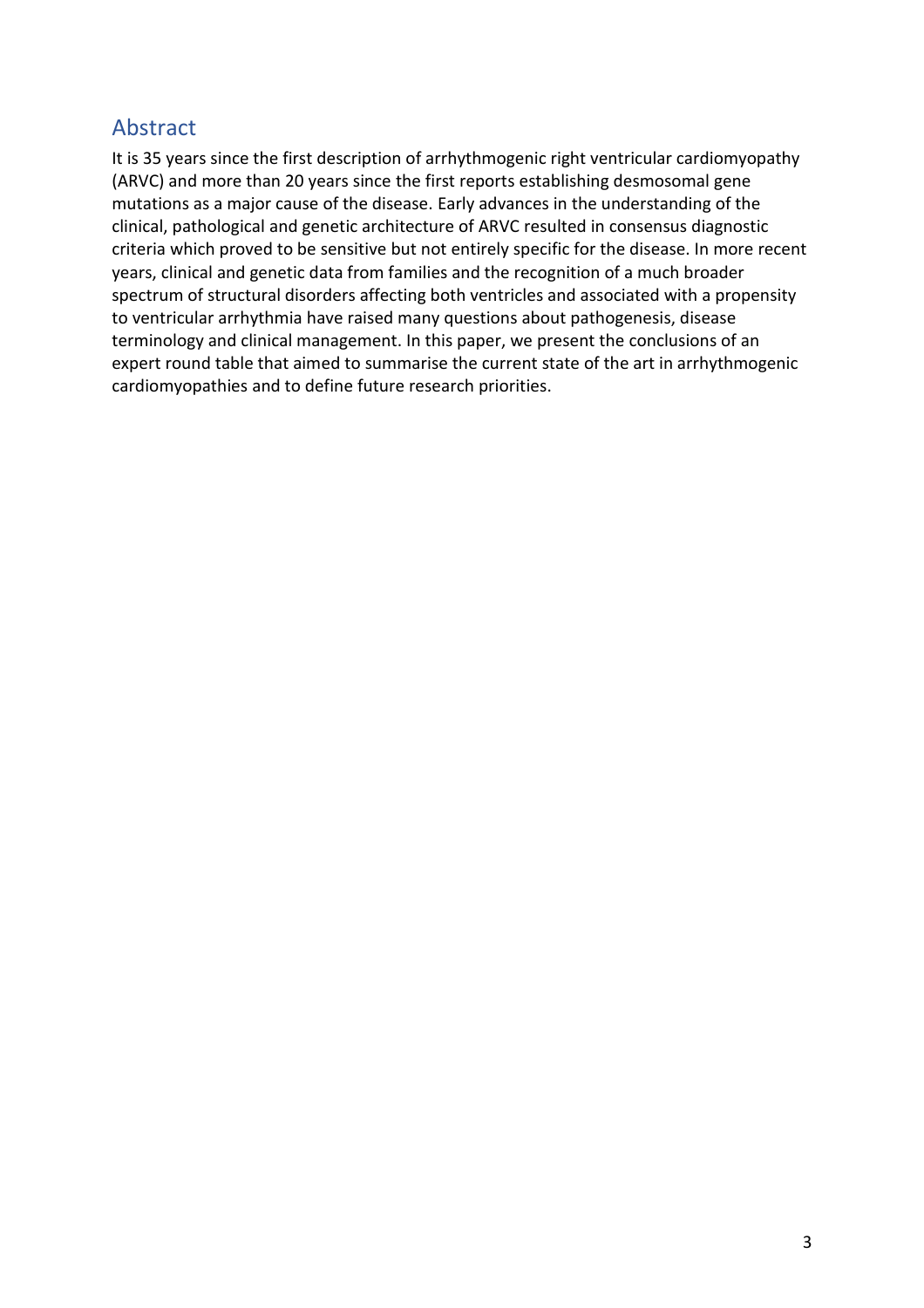### Introduction

In recent years, the clinical paradigm of arrhythmogenic right ventricular cardiomyopathy (ARVC) has moved on from a focus on severe right ventricular disease and malignant arrhythmia to a broader disease spectrum that includes concealed or subclinical phenotypes and biventricular disease. This has led to the development of a new concept –arrhythmogenic cardiomyopathy (AC)– that embraces a confusing array of disease terms and quite different pathologies. In November 2017, a group of international experts met in Athens, Greece to discuss current knowledge about ACs with the aim of defining future research priorities. The meeting format was that of a moderated round table discussion edited highlights of which can be viewed at [http://www.fondazione-menarini.it/Home/Eventi/International-Closed-](http://www.fondazione-menarini.it/Home/Eventi/International-Closed-Workshop-on-Arrhythmogenic)[Workshop-on-Arrhythmogenic](http://www.fondazione-menarini.it/Home/Eventi/International-Closed-Workshop-on-Arrhythmogenic) Cardiomyopathy/Presentazione. This document summarizes the content of the meeting. A brief summary of each section is presented in Table 1.

## What is Arrhythmogenic Cardiomyopathy?

The term *arrhythmogenic cardiomyopathy* is used to describe a family of diseases that feature structural myocardial abnormalities (identified by macro- and microscopic pathological examination besides cardiac imaging) and ventricular arrhythmia. In **Figure 1**, we show how the most commonly used terms in the literature (including ARVC) can be organised by the patterns of ventricular involvement within the rubric of AC. Inclusion of entities such as hypertrophic and restrictive cardiomyopathy is not considered appropriate as their aetiology and management rarely overlap with the conceptual model of AC as conceived in this paper.

Accepting that a precise definition for AC has yet to be agreed upon, its diagnosis should follow a systematic approach that builds on the existing ARVC concept. Fundamental aspects include the following:

- a. **Arrhythmia**: Frequent ventricular ectopy, from either ventricle, sustained or nonsustained ventricular tachycardia, or unexplained cardiac arrest are essential manifestations of the AC phenotype.
- b. **Electrical abnormalities**: In addition to the classical ECG changes of ARVC, other abnormalities such as conduction disease, atrial arrhythmia, small voltage complexes and the pattern of left ventricular disease provide diagnostic clues to specific aetiologies.
- c. **Structural abnormalities:** Abnormalities of myocardial structure and dysfunction on non-invasive imaging are important but not essential criteria for AC, whereas tissue characterisation with cardiac magnetic resonance imaging and if necessary nuclear imaging and cardiac histopathology is essential for the definition of sub-phenotypes.
- d. **Heritability**: Family history (including clinical evaluation of first degree relatives and at least a three-generation pedigree) is one of the principal diagnostic tools in AC. Genetic analysis is central to the diagnosis in probands and defines carrier status in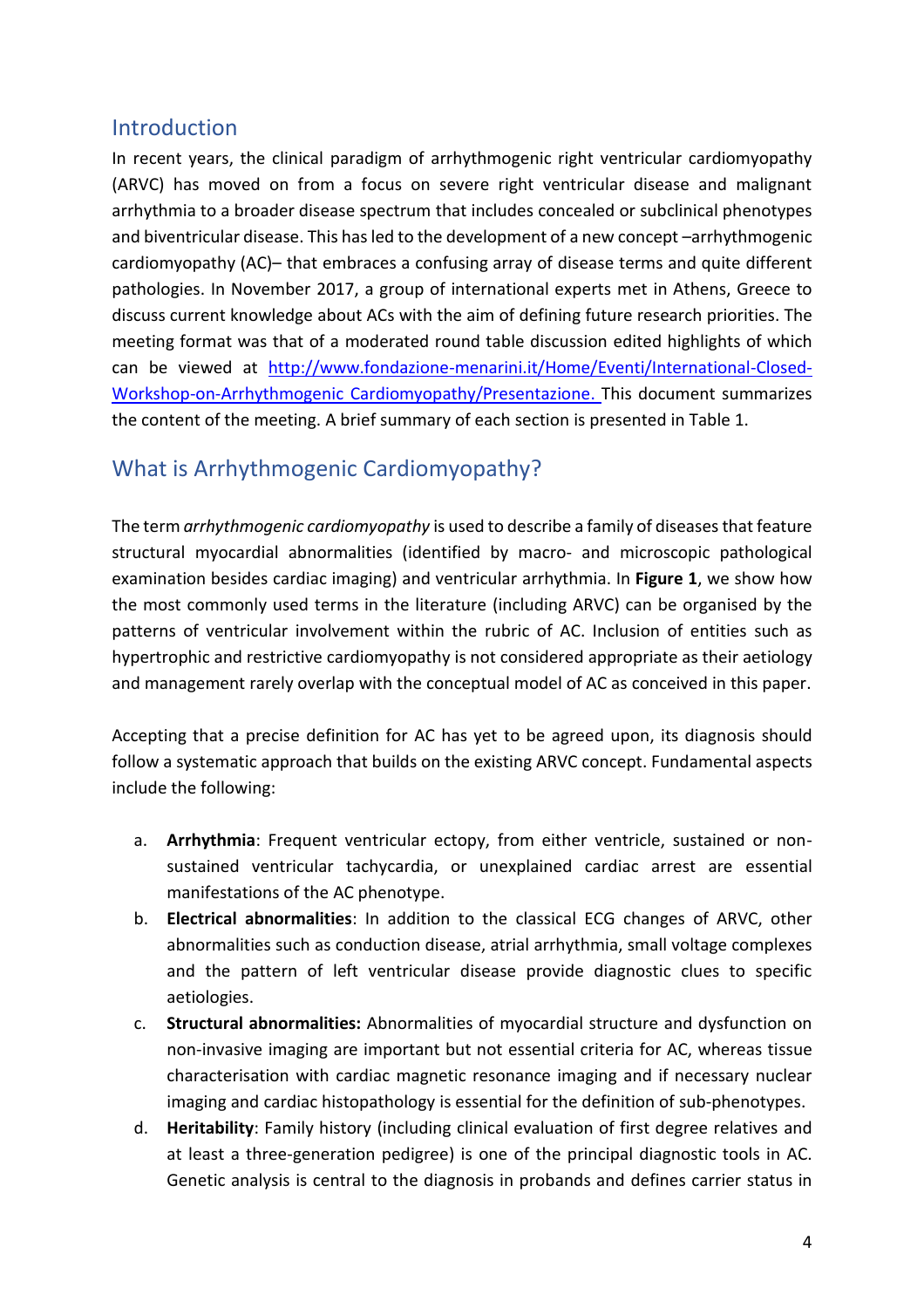relatives. Family history of other relevant traits such as premature conduction disease or extra-cardiac manifestations (skin, hair and neuromuscular phenotypes) helps to orient and interpret diagnostic tests.

e. **Phenocopy exclusion:** In all cases of AC, it is important to exclude mimics of the AC phenotype such as congenital anomalies, pulmonary hypertension, cardiac sarcoidosis and myocarditis.

# What is the Genetic Architecture of Arrhythmogenic Cardiomyopathy?

Pathogenic mutations in desmosomal genes(*JUP, DSP, PKP2, DSG2, DSC2*) account for disease in over 50% of patients with classical ARVC <sup>1-6</sup>. Non-desmosomal pathogenic variants are described in *DES, LMNA, SCN5A, CDH2, CTNNA3, FLNC, PLN, TGFB3, TMEM43, RYR2*, TJP1and *TTN* 7-18 and reports describe a disproportionately high burden of ventricular arrhythmia in DCM caused by pathogenic variants in *RBM20*, *TNNT2*, and *BAG3* 19-21 . The possible relation between the main causative genes and the relative involvement of the left and right ventricles is shown in **Table 2**.

Despite the prominence given to gene mutations in the Task Force diagnostic criteria for ARVC, many pathogenic variants classified as "pathogenic" or "likely pathogenic" are also seen in people without AC. In part, this reflects the challenge of accurately classifying missense variants due to the limitations of current methods of variant calling (functional studies, in-silico methods etc.). Nevertheless, even within affected families the penetrance of most pathogenic desmosome gene variants is relatively low (approximately 30%), suggesting that disease expression is influenced by other genetic or environmental factors <sup>22</sup>. For example, endurance athletes with desmosomal variants have earlier disease onset, are more likely to meet ARVC Task Force criteria, and have lower lifetime-free survival from VT/VF and heart failure <sup>23</sup>.

Many questions and challenges remain regarding the genetics of AC. In particular, the increasing number of variants identified by continuously evolving genomic methods has raised the need for more extensive and better curated controls. There is a growing focus on deep intronic variants that alter splicing in genes already known to be associated with the disorder and the use of approaches such as RNA-sequencing or assessment of long noncoding RNAs that may improve diagnostic yield. The need for functional assays that can provide quantitative assessment of novel variants and their potential role in disease becomes ever more pressing.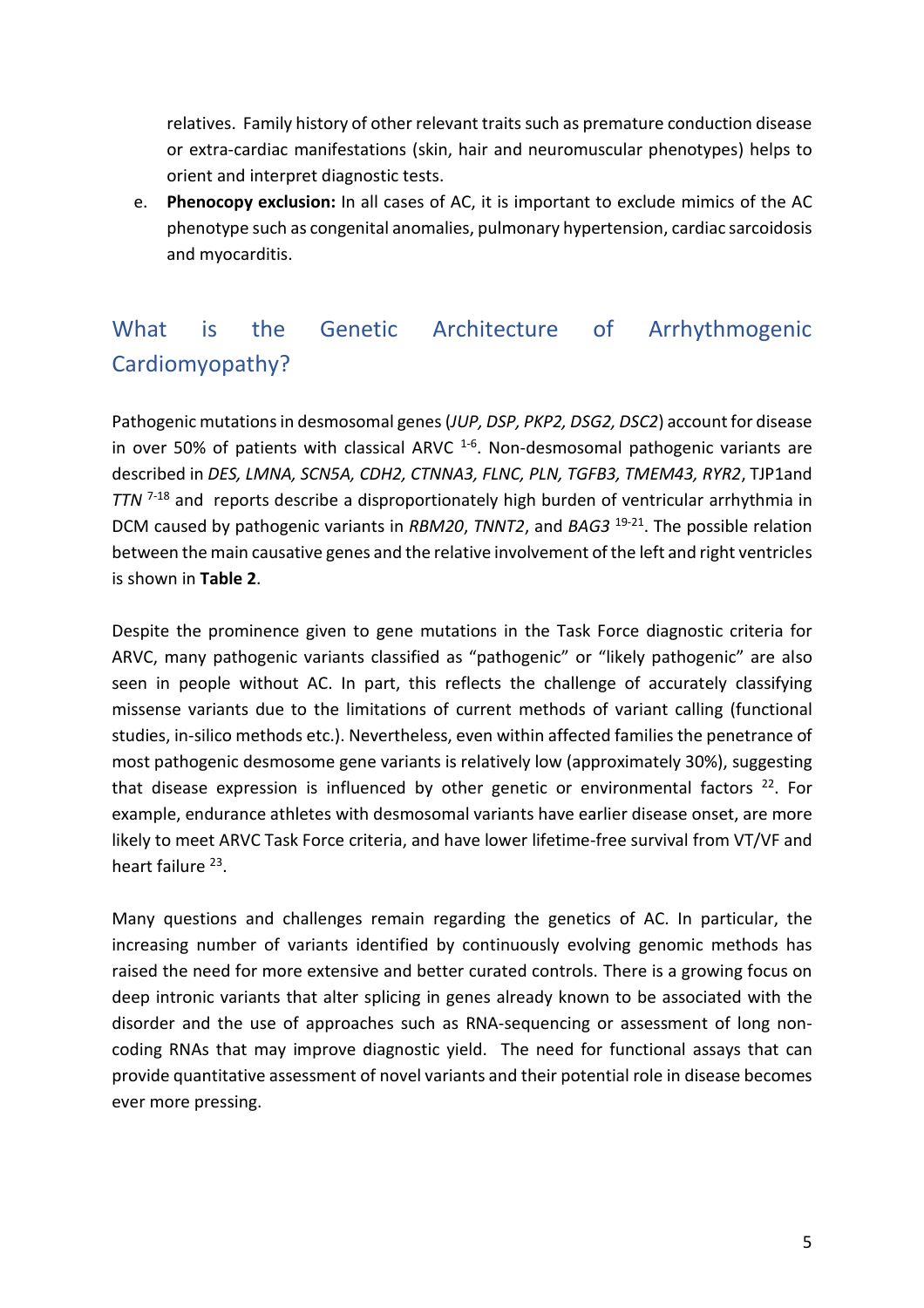# What is the Role of the Desmosome in Arrhythmogenic Cardiomyopathy?

AC is associated with mutations in desmosome genes, and thus it has been assumed that the inability to effectively withstand mechanical stress is a major contributing factor to disease pathogenesis. However, many other functions for desmosomes and their components are emerging and may turn out to have role in the pathogenesis of AC (**Figure 2**). Postnatally in vertebrates, an intermingling of desmosome and other junction components occurs, creating a specialized form of junctions called area compositae $24$ . This mixed junction may provide additional strength to the junction by distributing intermediate filament (IF) connections throughout the junctional interface. For instance, desmosomes play critical roles in trafficking and stability of the gap junction protein connexin 43 (Cx43)<sup>25, 26</sup> and other membrane channels including Nav1.5<sup>27</sup>. Thus, impaired desmosome function also leads to loss of efficient electrical coupling and conduction that could be linked to arrhythmias. Desmosomes also help localize the actin-regulatory machinery including Rho-GTPases<sup>28</sup>, which might further impact the organization and function of the adherens junctions (AJs) associated actin cytoskeleton and contractile apparatus. Desmosome components also regulate multiple other signalling pathways including GSK3beta/Wnt<sup>29, 30</sup>, p38/TGFbeta<sup>31</sup> and Ras/Erk2<sup>32</sup>. Coupling with these pathways regulates multiple endpoints in skin and heart, including cell fate, differentiation, and fibrotic gene expression.

The first genetic studies of AC arose from the study of autosomal recessive AC syndromes associated with a skin disease (palmoplantar keratoderma; PPK) and woolly hair <sup>1, 2, 32, 33</sup>. Better understanding of desmosomal function and disease mechanisms in the skin from AC patients may provide insights into AC pathogenesis and potential therapeutic strategies. Further insights come from studying molecules that regulate desmosomes including the iRhom2/ ADAM17 pathway that cleaves membrane bound cytokines, growth factors and desmoglein 234-37. Also, there is emerging evidence of links between systemic inflammatory stress and perturbed desmosome function in both heart and skin<sup>38</sup>.

# What is the Role of Inflammation in the Pathogenesis of Arrhythmogenic Cardiomyopathy?

Evidence from autopsy and endomyocardial biopsy in classic ARVC suggests that cell death is largely the result of apoptosis<sup>39, 40</sup>. The adipocytes seen on histology appear not to result from cardiomyocyte transdifferentiation<sup>41-44</sup>, but are instead derived from interstitial mesenchymal fibroblasts. Cardiomyocyte loss is usually patchy, but can rarely occur as acute segmental pathology with clinical manifestations of angina, ECG ST-segment elevation and release of troponin mimicking myocardial infarction<sup>44</sup>.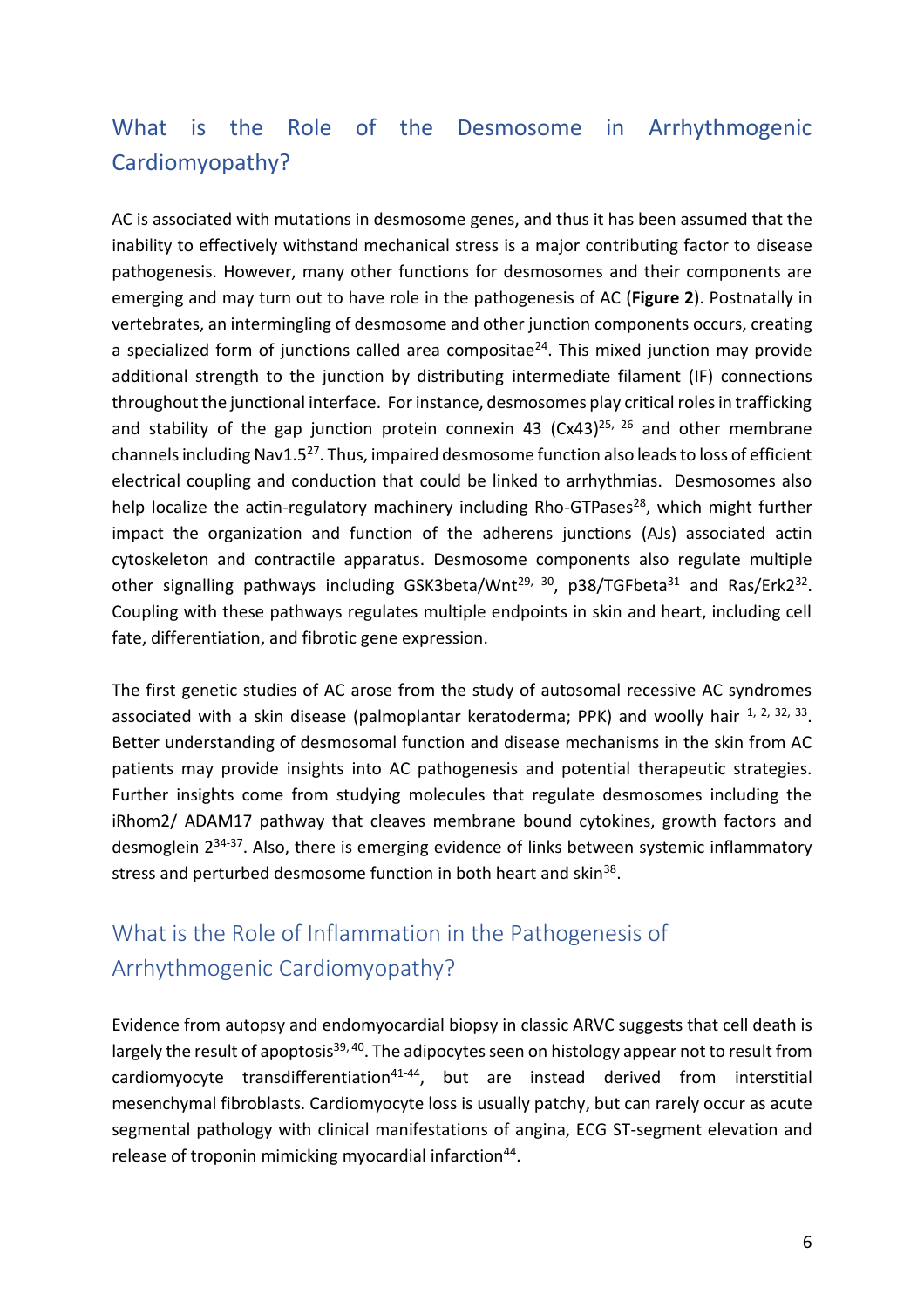Autopsy studies show that myocardial inflammation in the form of T-cell infiltrates is present in approximately two-third of ARVC cases<sup>43, 45</sup> (Figure 3); the absence of neutrophils rules out ischaemic injury. The search for cardiotropic viruses in the myocardium has yielded conflicting results<sup>46, 47</sup> with adenovirus, cytomegalovirus, hepatitis C virus, parvovirus and even enterovirus present in some specimens. Whether viruses are by-standers or true pathogenetic viral particles remains an unsolved issue.

Immunohistochemistry has shown a reduced signal for plakoglobin at the intercalated disc<sup>48</sup>, but other studies indicate that a reduced desmosomal protein signal is found also in patients with giant cell myocarditis and sarcoidosis<sup>49</sup>. The latter is a peculiar form of chronic myocarditis that can mimic AC<sup>50</sup>.

It remains unclear if myocarditis in AC is a primary phenomenon or reactive to spontaneous cardiomyocyte death. The hypothesis that a genetically  $v^{51}$ ulnerable myocardium may predispose to myocarditis has been advanced<sup>52</sup> and local myocardial production of selected cytokines and alterations in the balance between circulating proinflammatory and antiinflammatory cytokines in patients with AC has been demonstrated<sup>49</sup>. In one study, cytokines implicated in granulomatous inflammation promoted rapid intracellular translocation of junctional plakoglobin in cultured neonatal rat ventricular myocytes, suggesting that inflammatory mediators might play a role in AC, even in the absence of infiltrating inflammatory cells<sup>49</sup>. Furthermore, the increasing understanding of the interplay between immune response and exercise might provide further insights in the mechanisms of exercise promoted disease progression in AC<sup>51</sup>.

# How can Sudden Cardiac Death prediction be Improved in Arrhythmogenic Cardiomyopathy?

Most evidence suggests that in AC caused by desmosomal mutations, the degree of structural remodelling is a key determinant of ventricular arrhythmia. Data on arrhythmia risk in nondesmosomal forms of AC are still emerging, but there are already compelling findings for some genetic subtypes. For example, registry data in AC caused by *LMNA* mutations suggest that male sex, non-sustained VT, reduced EF and non-missense mutations define the patient at risk of VT/VF<sup>53</sup>. Other genetic causes of AC are less well studied, but data suggest that for mutations in *TMEM43*, *RBM20*, the founder R14del in phospholamban and *FLNC*, sudden death risk relates to the severity of structural and functional abnormalities although anecdotal reports and familial evaluation suggest that sudden death can be the initial presenting feature<sup>13, 54</sup>. Several novel disease biomarkers that might aid risk prediction are under study, such as testosterone, BIN-1, soluble ST2 and anti-desmoglein-2 autoantibodies<sup>55-58</sup>. However, these have not been compared with conventional risk factors. The dynamic nature of the disease and inflammatory hot phases may promote a temporary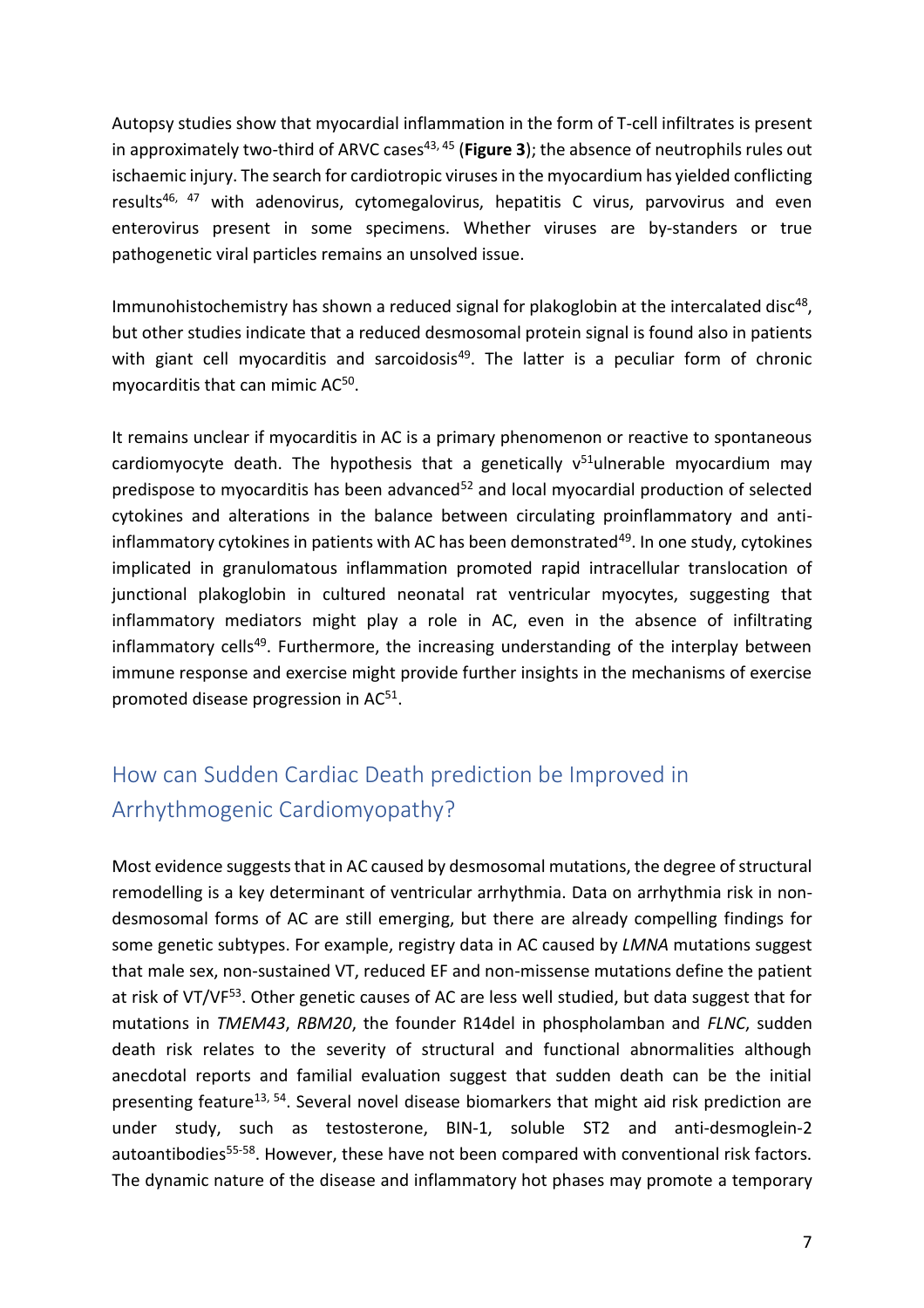increased vulnerability to VF. Anti-inflammatory agents may provide a means for reducing arrhythmic risk but require sensitive and specific biomarkers of disease activity and therapeutic response.

The diversity of causes for AC, together with phenotypic variability and age-related penetrance of genetic mutations, means that risk assessment needs to be tailored to aetiology and stage of disease (**Figure 4**). For patients fulfilling current task force criteria for ARVC, high and low risk cohorts have been identified, but there are many individuals who fall into an intermediate category for whom clear guidance on management is lacking. Moreover, most approaches to risk estimation are based on a relatively crude assessment of relative risk rather than absolute risk prediction. The challenge of optimal risk modelling might be addressed through the integration of large deeply phenotyped and genotyped cohorts with sufficient follow-up to permit development and validation of risk models that integrate genetic, ECG, electrophysiological and imaging data.

# What are the Prospects for Trials in Arrhythmogenic Cardiomyopathy?

Prospective treatment trials focused on novel therapeutic approaches for the treatment for AC are lacking. This reflects the challenges for conventional trial design in diseases that are rare, heterogeneous in presentation, associated with prominent arrhythmia, and slowly progressive. Hard end-points such as mortality are difficult to achieve in uncommon disorders with long natural histories. Therefore, it is of utmost importance to define subsets of patients with a sufficiently high likelihood of meeting clinically meaningful surrogate end-points within the duration of a trial, for example progression of structural or electrical characteristics. The endpoint for trials targeting cardiac arrhythmias might include time to the first episode of sustained VT or VF or PVC frequency, as these appear to predict the risk of sustained ventricular arrhythmias. Trials targeting heart failure end-points are challenging due to slow and variable disease progression. <sup>59, 60</sup> Serial evaluation of structural myocardial abnormalities is difficult due to the limitations of conventional echocardiography in assessing the right ventricle and because the presence of an ICD in many patients precludes serial MRI imaging. For these reasons, it is likely that trials in this area will require other biomarkers of ventricular impairment and remodelling such as natriuretic peptides and circulating markers of fibrosis.

Specific interventions that have potential to reduce life-threatening ventricular arrhythmia include pharmacologic agents such as beta blockers, class 1 and 3 antiarrhythmic agents such as flecainide, sotalol, tikosyn and amiodarone, endocardial and/or epicardial catheter ablation, and sympathetic denervation. As vigorous exercise seems to be factor for disease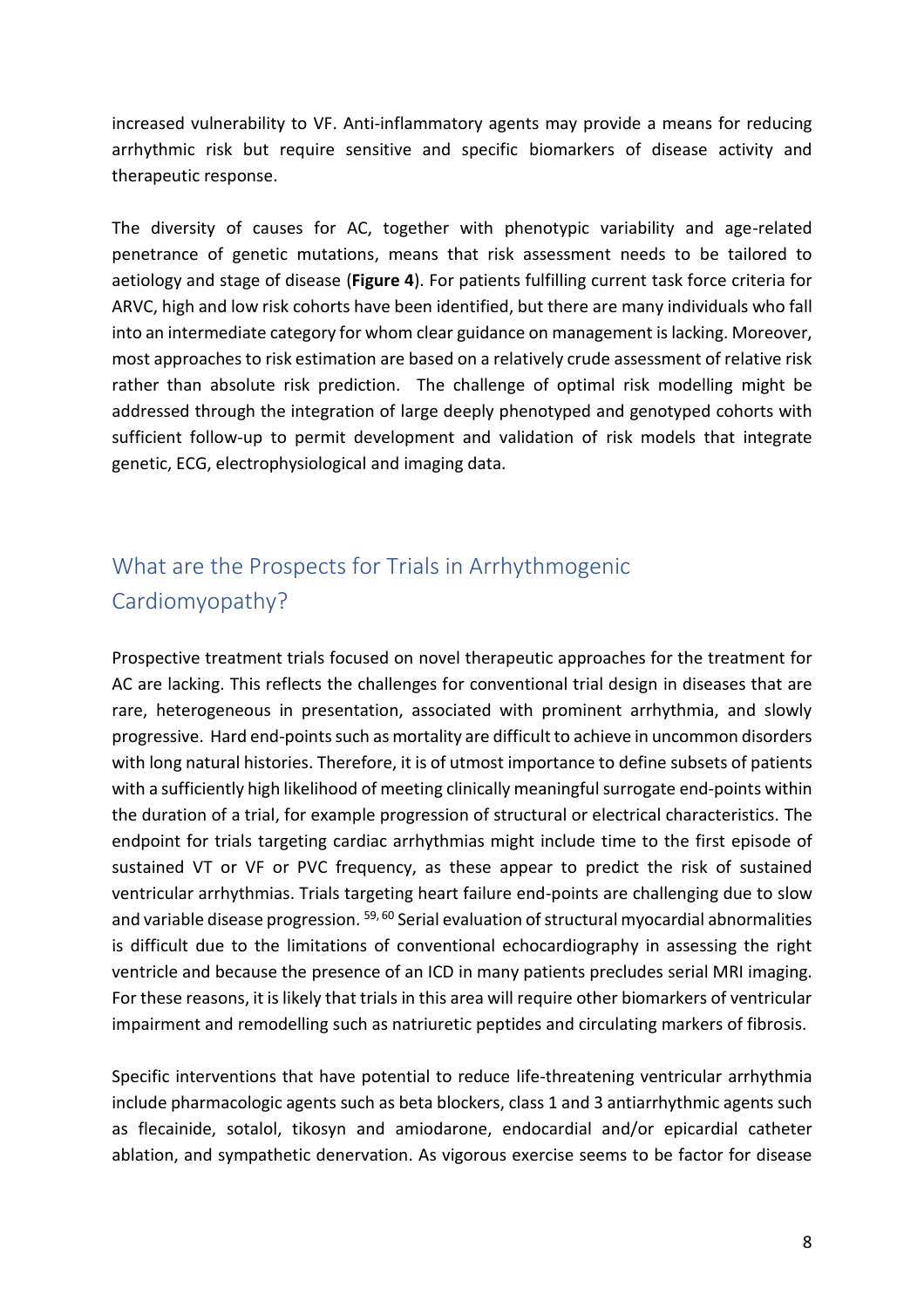progression in ARVC and possibly in other forms of AC such as laminopathy <sup>61-64</sup> clinical trials to determine whether exercise restriction can prevent development of ARVC are warranted.

Pharmacologic agents that could directly target the underlying disease mechanism in the various forms of AC are under investigation. For example, a small molecule inhibitor of GSK3β, a major regulator of Wnt/β-catenin signalling identified in an unbiased chemical screen in a zebrafish model of ARVC<sup>65</sup> has been shown to dramatically reduce arrhythmias, myocardial damage and exercise-induced injury in mouse models of ARVC<sup>65, 66</sup>. However, effective drug therapy will require chronic administration, and long-term use of Wnt agonists may have unacceptable off-target effects including increased risk of developing cancer. Thus, a potential future strategy to develop a truly mechanism-based drug therapy will be to identify pathways and targets downstream of GSK3β that are driving the cardiomyopathic disease phenotype.

In animal studies, loss of functional lamin proteins produces strong cellular stress signals that activate the p38 mitogen-activated protein kinase (MAPK) pathway which in turn causes decreased contractility, cardiomyocyte apoptosis, cardiomyocyte hypertrophy, and increased brain natriuretic peptide expression<sup>67</sup>. ARRY-797 is an oral administered selective p38 MAPK inhibitor that reverses cardiac dysfunction in an animal model of *LMNA* and studies are now underway in patients with DCM caused by *LMNA* mutations (ClinicalTrials.gov Identifier: NCT03439514).

## **Conclusions**

Since the first detailed clinical description of ARVC, dramatic advances have been made regarding its pathogenesis, diagnosis and management. This progress was made possible by the development of single centre registries working alone or in partnership and also by the efforts of dedicated basic research laboratories. With the recognition of AC as a broad spectrum of disease, the need for national and international collaborative efforts is even greater. We hope this document will contribute to this endeavour.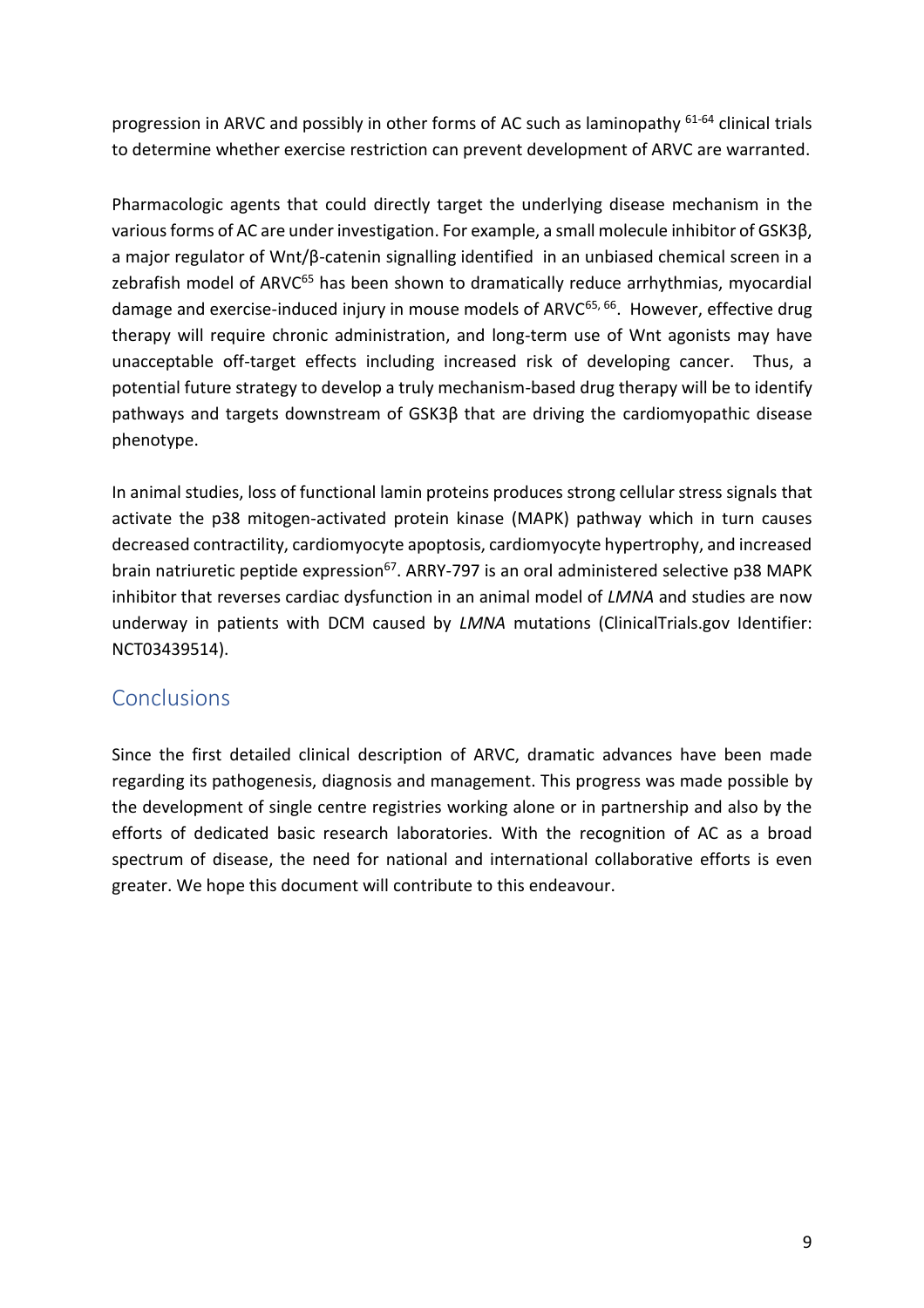### **Figure legends:**

### **Figure 1:**

Ideogram showing current terms that describe different arrhythmogenic cardiomyopathy phenotypes and their possible relationship to left and right ventricular disease. By definition, arrhythmogenic right ventricular cardiomyopathy affects predominantly the RV but biventricular forms are frequently seen. Arrhythmogenic dilated cardiomyopathy and leftdominant arrhythmogenic cardiomyopathy describe overlapping entities that mostly affect the LV but RV involvement is also observed. Isolated non-ischaemic scar and hypokinetic nondilated cardiomyopathy mostly refer to predominantly LV scarring identified using cardiac magnetic resonance imaging<sup>68-70</sup>.

### **Figure 2:**

This schematic shows the complex integration of mechanical and electrochemical signalling at cardiac intercalated discs (IDs) and highlights the proposed remodelling of desmosomes, gap junctions and ion channels in AC. Desmosomes, which are a primary target for AC-causing mutations, are distributed in close proximity with adherens junctions, gap junctions (made of connexins) and sodium channels. Both desmosomes and adherens junctions have at their central adhesive core members of the cadherin family of calcium dependent adhesion molecules (desmoglein 2 [DSG2] and desmocollin 2 [DSC2] in desmosomes, and N-cadherin [N-Cad] in adherens junctions). Linking these molecules to the desmin intermediate filament and actin cytoskeletons, respectively, are a complex of armadillo and cytoskeletal linker proteins consisting of plakophilin 2 (PKP2), plakoglobin (PG) and the IF anchoring protein desmoplakin (DP) in desmosomes; and beta-catenin (β-Cat), p120 catenin and the actin binding protein alpha T-catenin (αT-Cat) in adherens junctions. In the heart, alpha-T catenin can interlink with PKP2, providing a structural link between desmosome and adherens junctions that results in inter-mixing and stabilizes the cortical cytoskeleton. Mixed junctions appearing in vertebrates are called the "area composita". Examples of functional interactions at the ID relevant to AC are shown. These include desmoplakin-dependent trafficking and stabilization of connexin-43 (Cx43) and associated gap junction communication through a) EB1-dependent microtubule stabilization at junctions, and b) DP-dependent regulation of Erk1/2-dependent turnover of Cx43 through dampening Ras. In addition, distribution and function of the voltage-gated sodium channel (VGSC) Na<sub>v</sub>1.5 depends on PKP2 and its associated adaptor protein Ankyrin G (AnkG). Conflicting data associate perturbation of Wnt/beta-catenin signalling through alterations in PG, beta-catenin distribution and Hippo signalling (blocks Wnt), with adipogenic vs. fibrotic cell fate during AC development. Desmosomes can themselves be regulated by a combination of the ectodomain sheddase ADAM17 and EGFR signalling (which is itself regulated via the release of EGFR ligands, such as HB-EGF in cardiac muscle, by ADAM17), which cooperate to regulate cleavage of DSG2. This serves to remodel desmosomes and coordinates this remodelling with gene expression changes associated with AC.

### **Figure 3:**

Myocardial histology from a 31-year-old male competitive athlete who died suddenly as first manifestation of arrhythmogenic cardiomyopathy. Autopsy revealed biventricular AC and evidence of myocardial inflammation: A) Subepicardial fibrofatty replacement of the LV free wall (Trichrome stain); B) Abnormal cardiomyocytes with dysmorphic nuclei,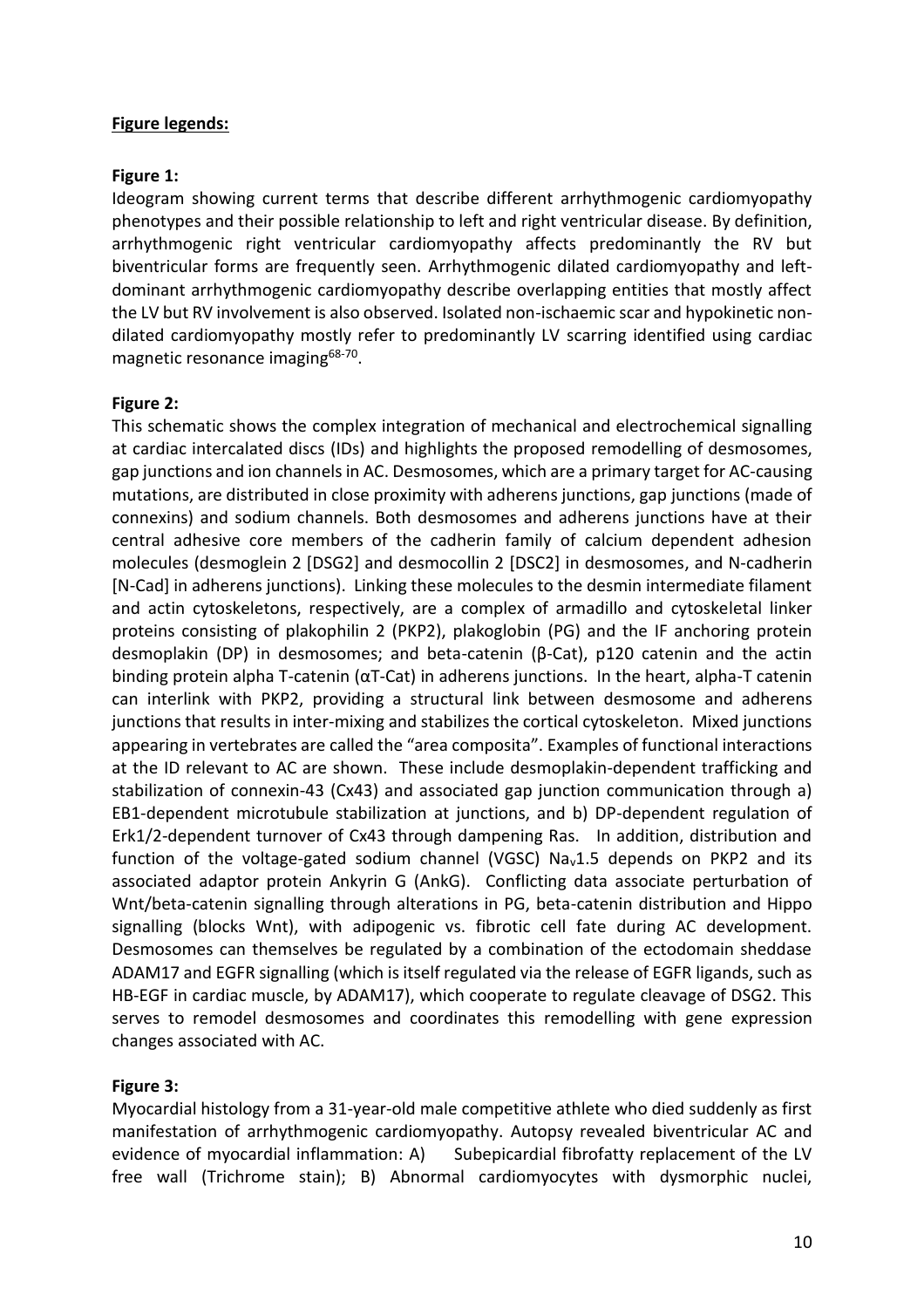replacement fibrosis and inflammatory infiltrates with myocytolysis (arrow); C) Immunotyping for macrophages (CD68 antibody); D) Immunotyping for T Lymphocytes (CD3 antibody).

### **Figure 4:**

Suggested flow chart for the general management of ventricular arrhythmia in arrhythmogenic cardiomyopathies. The pathways for management are critically dependent on aetiology as well as the clinical profile of individual patients. ICD=Implantable cardioverter defibrillator; LV=Left ventricular; RV=Right ventricular; VA=Ventricular arrhythmia; VE=Ventricular ectopy.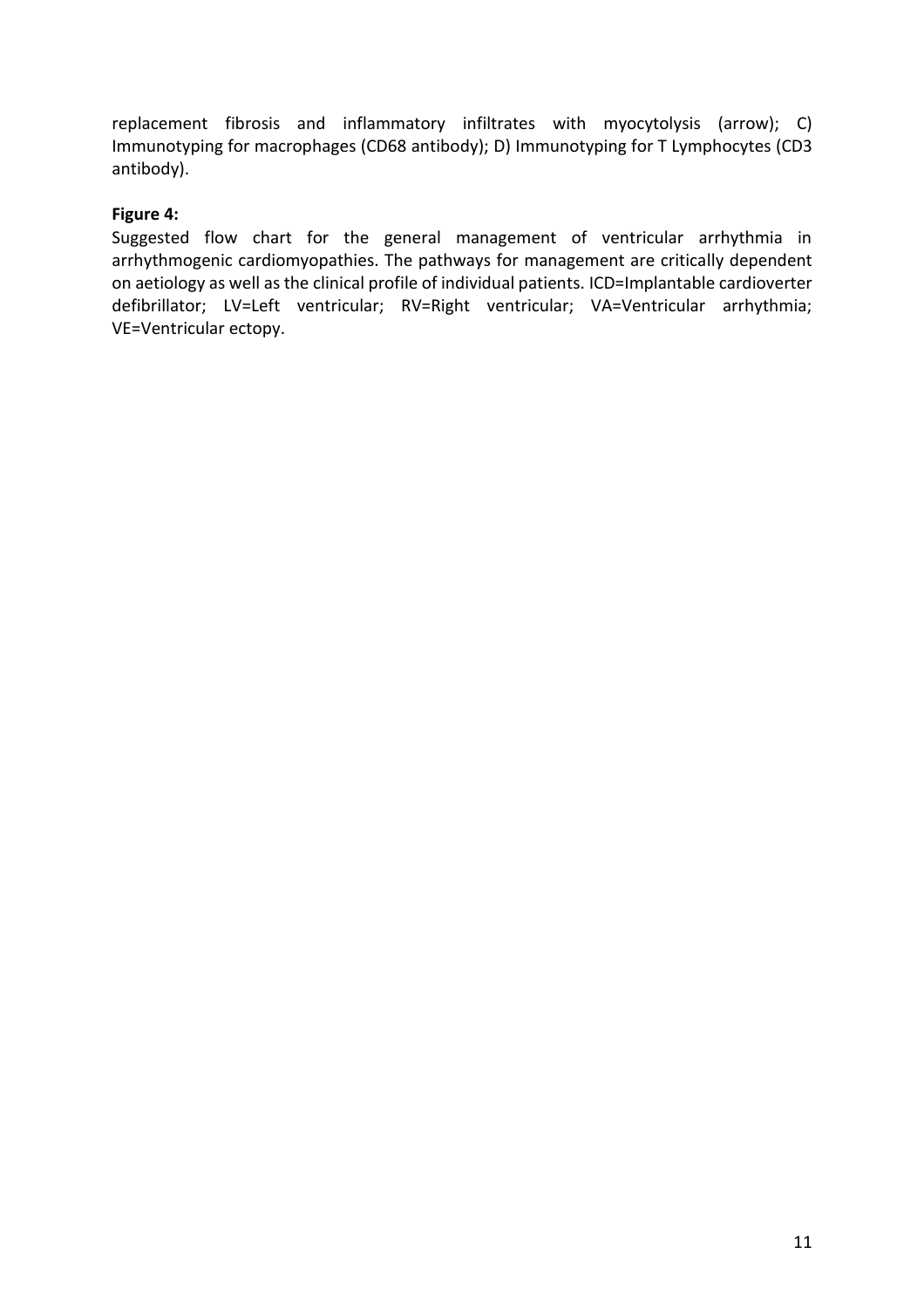| <b>Definitions</b>                 | Consensus on disease nomenclature and definition in arrhythmogenic cardiomyopathies.<br>More precise definition of clinical phenotypes encompassed by the label AC.<br>Studies of population incidence and prevalence of genetic mutations and phenotypes including the<br>influence of ethnicity are required.<br>Better definitions of pathogenicity for specific genes with emphasis on final common pathways.<br>Genome wide association studies and extensive phenotype-genotype correlation studies of families with<br>known pathogenic mutations to explore insights into phenotypic variation.<br>Investigation of non-coding and epigenetic regulation of genes and post-translational modification of<br>proteins associated with AC. |  |  |  |  |
|------------------------------------|--------------------------------------------------------------------------------------------------------------------------------------------------------------------------------------------------------------------------------------------------------------------------------------------------------------------------------------------------------------------------------------------------------------------------------------------------------------------------------------------------------------------------------------------------------------------------------------------------------------------------------------------------------------------------------------------------------------------------------------------------|--|--|--|--|
| <b>Genetic Architecture</b>        |                                                                                                                                                                                                                                                                                                                                                                                                                                                                                                                                                                                                                                                                                                                                                  |  |  |  |  |
| Role of the desmosome              | Studies of extracardiac disease, as in the skin to better define underlying disease mechanisms.                                                                                                                                                                                                                                                                                                                                                                                                                                                                                                                                                                                                                                                  |  |  |  |  |
| <b>Role of Inflammation</b>        | Investigation of the characteristics of the AC inflammasome in animal models and in man.<br>Determination of the role of myocarditis on disease presentation and prognosis.                                                                                                                                                                                                                                                                                                                                                                                                                                                                                                                                                                      |  |  |  |  |
| Sudden cardiac death<br>prediction | Risk prediction algorithms that quantify risk using easily measurable & repeatable clinical variables for<br>specific forms of AC<br>Evaluation of circulating biomarkers to aid quantification of risk and predict hot phases.<br>Optimisation of patient selection for S-ICD vs. transvenous ICD to minimize inappropriate ICD therapies<br>and device complications.<br>Systematic follow-up of clinically affected mutation carriers to better understand the evolution of the<br>arrhythmic substrate.                                                                                                                                                                                                                                      |  |  |  |  |
| <b>Prospect clinical trials</b>    | Trials of classical neurohormonal antagonists (BB, ACEi, ARB, ARNI, MCA) with the goal of repurposing<br>them for AC.<br>Disease specific pathogenic pathways should be evaluated as potential therapeutic targets.<br>Use of the skin and hair as a test bed for drug development.                                                                                                                                                                                                                                                                                                                                                                                                                                                              |  |  |  |  |

### **Table 1:** Research priorities in Arrhythmogenic Cardiomyopathy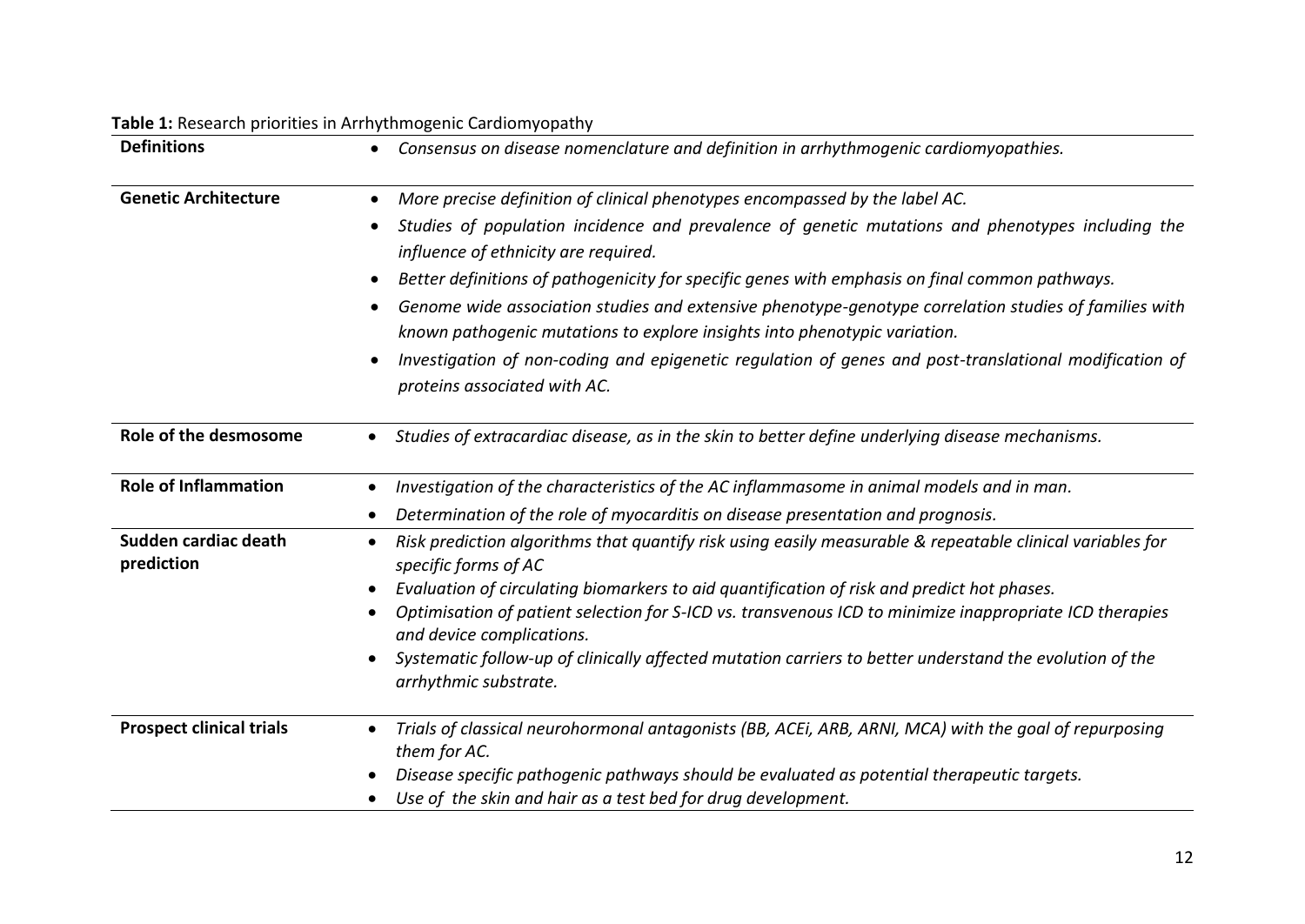*Establish end points for clinical trials including surrogates that might hasten drug approval.*

AC=Arrhythmogenic cardiomyopathy; ACEi=Angiotensin converting enzyme inhibitors; ARB=Angiotensin II receptor blockers; ARNI=Angiotensin receptor-neprilysin inhibitors; BB=Beta-blockers; ICD=Implantable cardioverter defibrillator; MCA=Mineralocorticoid receptor antagonists; S-ICD=Subcutaneous implantable cardioverter defibrillator.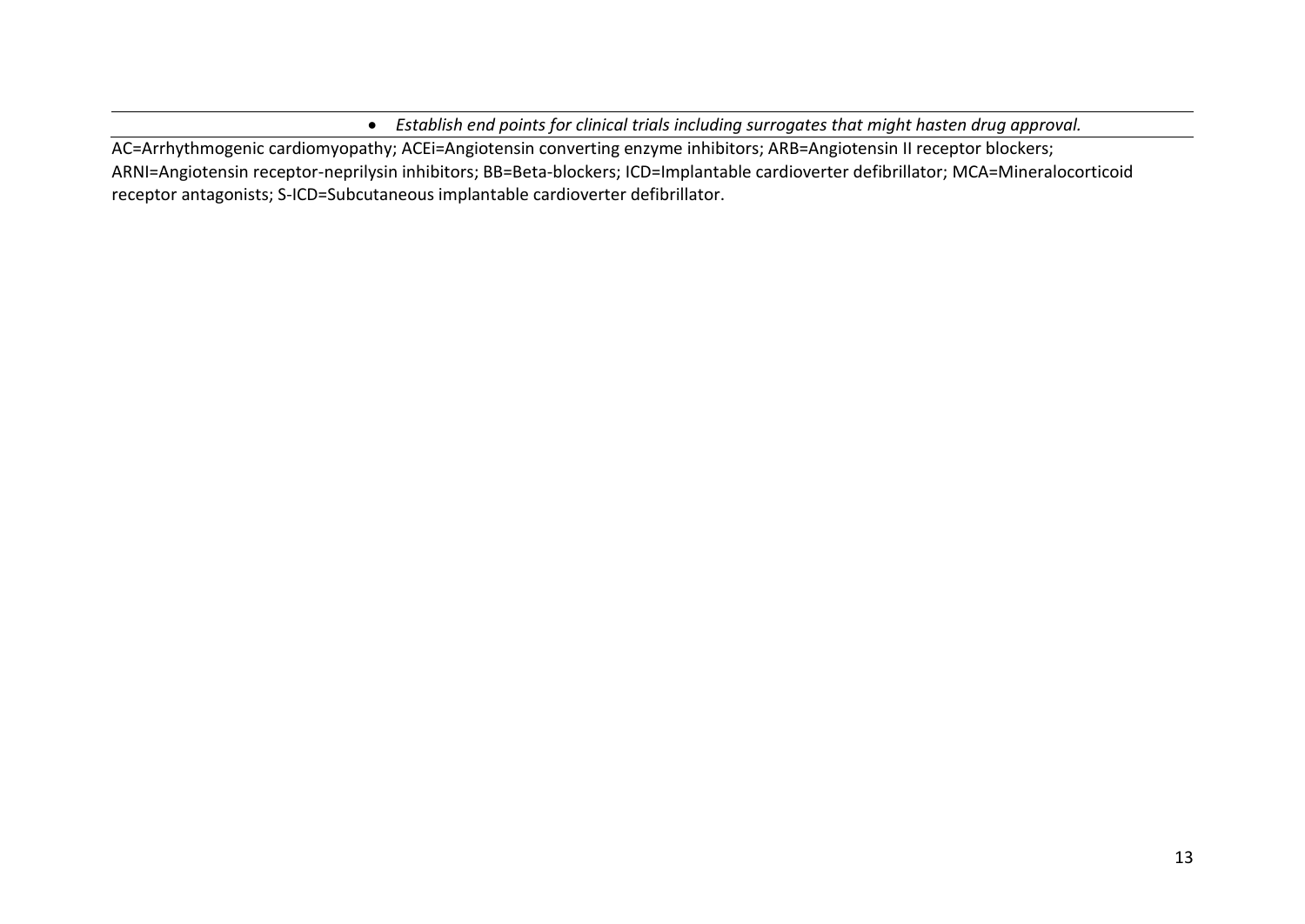| Gene             | <b>Predominant RV</b> | <b>Biventricular</b><br><b>Disease</b> | <b>Predominant LV</b><br>disease | <b>Other characteristics</b>    | <b>References</b> |
|------------------|-----------------------|----------------------------------------|----------------------------------|---------------------------------|-------------------|
|                  | disease               |                                        |                                  |                                 |                   |
| <b>JUP</b>       | +                     | +                                      | $\qquad \qquad \blacksquare$     | Cardiocutaneous syndrome        | $\mathbf{1}$      |
| <b>DSP</b>       | $\blacksquare$        | +                                      | $\ddot{}$                        | Cardiocutaneous syndrome        | 71                |
| PKP <sub>2</sub> | +                     | +                                      | $\blacksquare$                   |                                 | 3, 72             |
| DSG <sub>2</sub> | $\ddot{}$             | +                                      | $\ddot{}$                        |                                 | 5, 72             |
| DSC <sub>2</sub> | $\ddot{}$             | $\ddot{}$                              | $\blacksquare$                   |                                 | 6,72              |
| TGFB3            | $\ddot{}$             | <b>Unknown</b>                         | <b>Unknown</b>                   |                                 | 73                |
| TMEM43           | +                     | +                                      | $\blacksquare$                   |                                 | 74                |
| <b>TTN</b>       | +                     | +                                      | $\ddot{}$                        |                                 | 16, 75            |
| <b>DES</b>       |                       | $\ddot{}$                              | $\ddot{}$                        |                                 | $\overline{7}$    |
| Lamin A/C        |                       | +                                      | $\ddot{}$                        | Conduction disease              | 8                 |
| <b>PLN</b>       |                       | $\ddot{}$                              | $\ddot{}$                        |                                 | 13, 72            |
| CTNNA3           | ٠                     | +                                      | $\blacksquare$                   |                                 | 11                |
| CDH <sub>2</sub> | $\ddot{}$             | +                                      | $\blacksquare$                   |                                 | 10                |
| SCN5A            |                       | +                                      | $\ddot{}$                        | Electrical > Structural disease | 9,75              |
| <b>FLNC</b>      |                       | $\ddot{}$                              | $\ddot{}$                        |                                 | 12                |
| <b>RBM20</b>     | <b>Unknown</b>        | <b>Unknown</b>                         | $\ddot{}$                        |                                 | 54                |
| BAG3             | <b>Unknown</b>        | <b>Unknown</b>                         | $\ddot{}$                        |                                 | 76                |

**Table 2: Observed phenotypes associated with mutations in AC-related genes**

A literature review identified the spectrum of phenotypes in relation to ventricular disease in patients with carrying mutations in AC-related genes. Presence of disease is marked with "+" and absence with "–".

BAG3=Bcl2-associated athanogene 3; CDH2=Cadherin 2; CTTNA3=Catenin Alpha 3; DES=Desmin; DSC2=Desmocolin 2; DSG2=Desmoglein 2; DSP=Desmoplakin; FLNC=Filamin C; JUP=Plakoglobin; LV=Left ventricular; PKP2=Plakophillin 2; PLN=Phospholamban; RBM20=RNA binding motif protein 20; RV=Right ventricular; SCN5A=Sodium voltage-gated channel alpha subunit 5; TGFB3=Transforming growth factor beta 3; TMEM43=Transmembrane protein 43; TTN=Titin.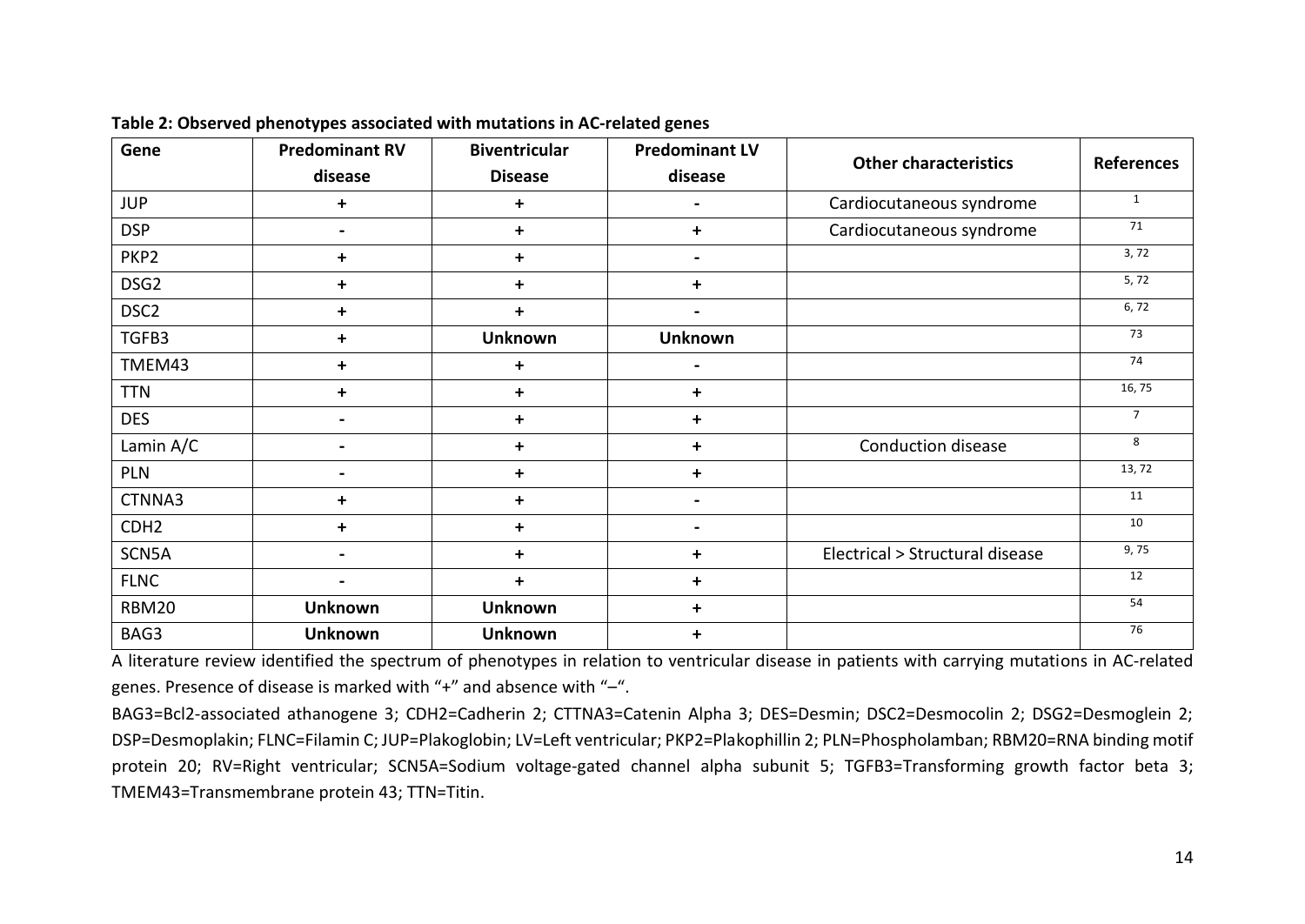### **Acknowledgements**

This project was an independent initiative supported by the Fondazione Internazionale Menarini which had no part in designing or approving the agenda. St. Bartholomew's Hospital, the Amsterdam UMC and the Department of Cardiac, Thoracic, Vascular Sciences and Public Health, University of Padua-Azienda Ospedaliera are members of ERN GUARD-HEART (European Reference Network for Rare and Complex Diseases of the Heart; [http://guardheart.ern-net.eu\)](http://guardheart.ern-net.eu/) which endorsed the meeting.

### **Conflicts of Interest**

.

Dr. Calkins reports grants and personal fees from Boston Scientifiic, personal fees from Medtronic, personal fees from St Jude Medical, during the conduct of the study. Dr. Judge reports grants from Menarini Foundation, during the conduct of the study; personal fees from Alnylam, personal fees from GlaxoSmithKline, personal fees from Pfizer, outside the submitted work. Dr. Tandri reports personal fees from ABBOTT, personal fees from COOLTECH, outside the submitted work. All other authors have nothing to disclose.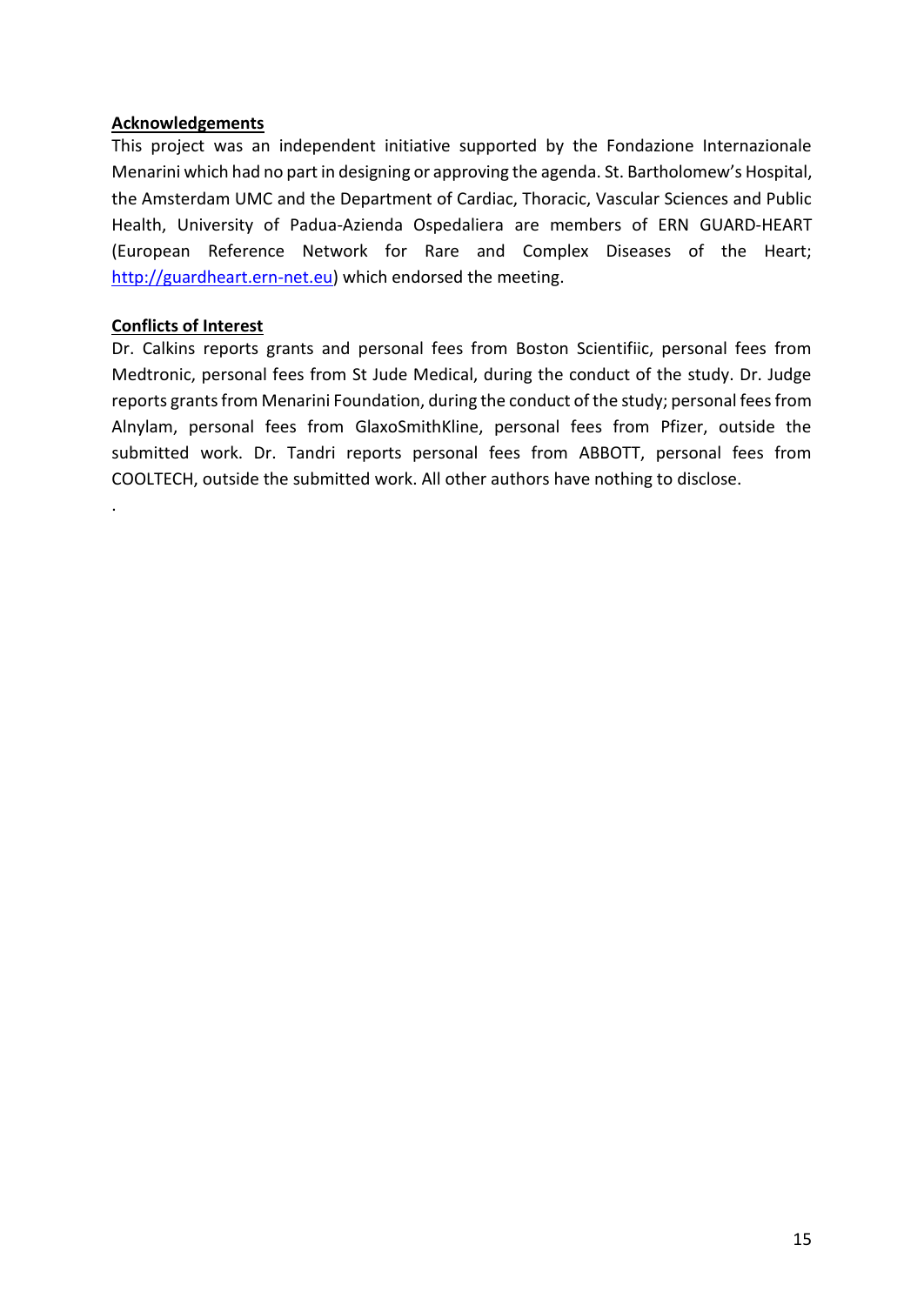## References

1. McKoy G, Protonotarios N, Crosby A, Tsatsopoulou A, Anastasakis A, Coonar A, Norman M, Baboonian C, Jeffery S, McKenna WJ. Identification of a deletion in plakoglobin in arrhythmogenic right ventricular cardiomyopathy with palmoplantar keratoderma and woolly hair (Naxos disease). Lancet 2000;**355**(9221):2119-24.

2. Norgett EE, Hatsell SJ, Carvajal-Huerta L, Cabezas JC, Common J, Purkis PE, Whittock N, Leigh IM, Stevens HP, Kelsell DP. Recessive mutation in desmoplakin disrupts desmoplakinintermediate filament interactions and causes dilated cardiomyopathy, woolly hair and keratoderma. Hum Mol Genet 2000;**9**(18):2761-6.

3. Gerull B, Heuser A, Wichter T, Paul M, Basson CT, McDermott DA, Lerman BB, Markowitz SM, Ellinor PT, MacRae CA, Peters S, Grossmann KS, Drenckhahn J, Michely B, Sasse-Klaassen S, Birchmeier W, Dietz R, Breithardt G, Schulze-Bahr E, Thierfelder L. Mutations in the desmosomal protein plakophilin-2 are common in arrhythmogenic right ventricular cardiomyopathy. Nat Genet 2004;**36**(11):1162-4.

4. Awad MM, Dalal D, Cho E, Amat-Alarcon N, James C, Tichnell C, Tucker A, Russell SD, Bluemke DA, Dietz HC, Calkins H, Judge DP. DSG2 mutations contribute to arrhythmogenic right ventricular dysplasia/cardiomyopathy. Am J Hum Genet 2006;**79**(1):136-42.

5. Pilichou K, Nava A, Basso C, Beffagna G, Bauce B, Lorenzon A, Frigo G, Vettori A, Valente M, Towbin J, Thiene G, Danieli GA, Rampazzo A. Mutations in desmoglein-2 gene are associated with arrhythmogenic right ventricular cardiomyopathy. Circulation 2006;**113**(9):1171-9.

6. Heuser A, Plovie ER, Ellinor PT, Grossmann KS, Shin JT, Wichter T, Basson CT, Lerman BB, Sasse-Klaassen S, Thierfelder L, MacRae CA, Gerull B. Mutant desmocollin-2 causes arrhythmogenic right ventricular cardiomyopathy. Am J Hum Genet 2006;**79**(6):1081-8.

7. van Tintelen JP, Van Gelder IC, Asimaki A, Suurmeijer AJ, Wiesfeld AC, Jongbloed JD, van den Wijngaard A, Kuks JB, van Spaendonck-Zwarts KY, Notermans N, Boven L, van den Heuvel F, Veenstra-Knol HE, Saffitz JE, Hofstra RM, van den Berg MP. Severe cardiac phenotype with right ventricular predominance in a large cohort of patients with a single missense mutation in the DES gene. Heart Rhythm 2009;**6**(11):1574-83.

8. Quarta G, Syrris P, Ashworth M, Jenkins S, Zuborne Alapi K, Morgan J, Muir A, Pantazis A, McKenna WJ, Elliott PM. Mutations in the Lamin A/C gene mimic arrhythmogenic right ventricular cardiomyopathy. Eur Heart J 2012;**33**(9):1128-36.

9. Te Riele AS, Agullo-Pascual E, James CA, Leo-Macias A, Cerrone M, Zhang M, Lin X, Lin B, Sobreira NL, Amat-Alarcon N, Marsman RF, Murray B, Tichnell C, van der Heijden JF, Dooijes D, van Veen TA, Tandri H, Fowler SJ, Hauer RN, Tomaselli G, van den Berg MP, Taylor MR, Brun F, Sinagra G, Wilde AA, Mestroni L, Bezzina CR, Calkins H, Peter van Tintelen J, Bu L, Delmar M, Judge DP. Multilevel analyses of SCN5A mutations in arrhythmogenic right ventricular dysplasia/cardiomyopathy suggest non-canonical mechanisms for disease pathogenesis. Cardiovasc Res 2017;**113**(1):102-111.

10. Mayosi BM, Fish M, Shaboodien G, Mastantuono E, Kraus S, Wieland T, Kotta MC, Chin A, Laing N, Ntusi NB, Chong M, Horsfall C, Pimstone SN, Gentilini D, Parati G, Strom TM, Meitinger T, Pare G, Schwartz PJ, Crotti L. Identification of Cadherin 2 (CDH2) Mutations in Arrhythmogenic Right Ventricular Cardiomyopathy. Circ Cardiovasc Genet 2017;**10**(2).

11. van Hengel J, Calore M, Bauce B, Dazzo E, Mazzotti E, De Bortoli M, Lorenzon A, Li Mura IE, Beffagna G, Rigato I, Vleeschouwers M, Tyberghein K, Hulpiau P, van Hamme E, Zaglia T, Corrado D, Basso C, Thiene G, Daliento L, Nava A, van Roy F, Rampazzo A. Mutations in the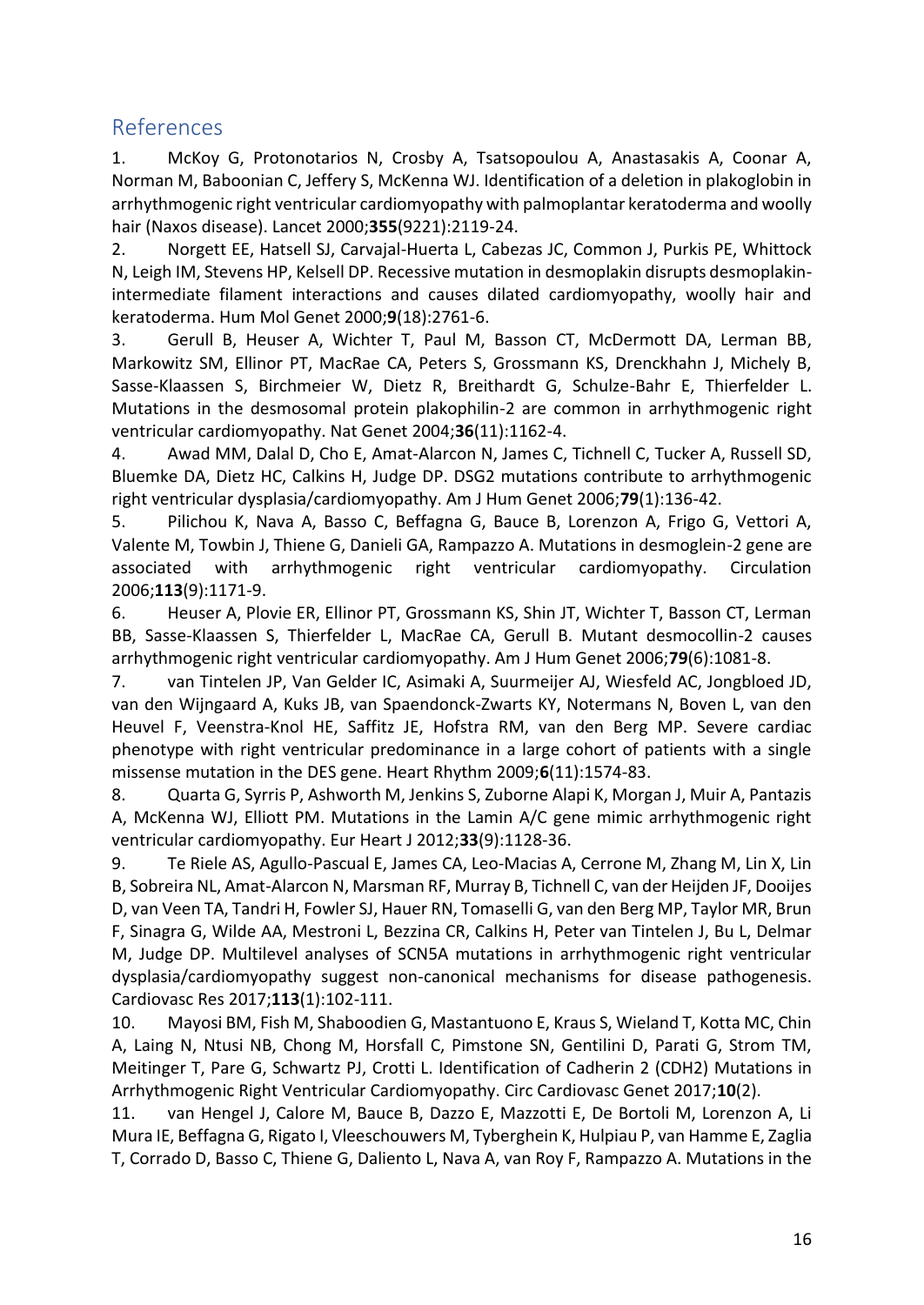area composita protein alphaT-catenin are associated with arrhythmogenic right ventricular cardiomyopathy. Eur Heart J 2013;**34**(3):201-10.

12. Ortiz-Genga MF, Cuenca S, Dal Ferro M, Zorio E, Salgado-Aranda R, Climent V, Padron-Barthe L, Duro-Aguado I, Jimenez-Jaimez J, Hidalgo-Olivares VM, Garcia-Campo E, Lanzillo C, Suarez-Mier MP, Yonath H, Marcos-Alonso S, Ochoa JP, Santome JL, Garcia-Giustiniani D, Rodriguez-Garrido JL, Dominguez F, Merlo M, Palomino J, Pena ML, Trujillo JP, Martin-Vila A, Stolfo D, Molina P, Lara-Pezzi E, Calvo-Iglesias FE, Nof E, Calo L, Barriales-Villa R, Gimeno-Blanes JR, Arad M, Garcia-Pavia P, Monserrat L. Truncating FLNC Mutations Are Associated With High-Risk Dilated and Arrhythmogenic Cardiomyopathies. J Am Coll Cardiol 2016;**68**(22):2440-2451.

13. van der Zwaag PA, van Rijsingen IA, Asimaki A, Jongbloed JD, van Veldhuisen DJ, Wiesfeld AC, Cox MG, van Lochem LT, de Boer RA, Hofstra RM, Christiaans I, van Spaendonck-Zwarts KY, Lekanne dit Deprez RH, Judge DP, Calkins H, Suurmeijer AJ, Hauer RN, Saffitz JE, Wilde AA, van den Berg MP, van Tintelen JP. Phospholamban R14del mutation in patients diagnosed with dilated cardiomyopathy or arrhythmogenic right ventricular cardiomyopathy: evidence supporting the concept of arrhythmogenic cardiomyopathy. Eur J Heart Fail 2012;**14**(11):1199-207.

14. Beffagna G, Occhi G, Nava A, Vitiello L, Ditadi A, Basso C, Bauce B, Carraro G, Thiene G, Towbin JA, Danieli GA, Rampazzo A. Regulatory mutations in transforming growth factorbeta3 gene cause arrhythmogenic right ventricular cardiomyopathy type 1. Cardiovasc Res 2005;**65**(2):366-73.

15. Haywood AF, Merner ND, Hodgkinson KA, Houston J, Syrris P, Booth V, Connors S, Pantazis A, Quarta G, Elliott P, McKenna W, Young TL. Recurrent missense mutations in TMEM43 (ARVD5) due to founder effects cause arrhythmogenic cardiomyopathies in the UK and Canada. Eur Heart J 2013;**34**(13):1002-11.

16. Taylor M, Graw S, Sinagra G, Barnes C, Slavov D, Brun F, Pinamonti B, Salcedo EE, Sauer W, Pyxaras S, Anderson B, Simon B, Bogomolovas J, Labeit S, Granzier H, Mestroni L. Genetic variation in titin in arrhythmogenic right ventricular cardiomyopathy-overlap syndromes. Circulation 2011;**124**(8):876-85.

17. Tiso N, Stephan DA, Nava A, Bagattin A, Devaney JM, Stanchi F, Larderet G, Brahmbhatt B, Brown K, Bauce B, Muriago M, Basso C, Thiene G, Danieli GA, Rampazzo A. Identification of mutations in the cardiac ryanodine receptor gene in families affected with arrhythmogenic right ventricular cardiomyopathy type 2 (ARVD2). Hum Mol Genet 2001;**10**(3):189-94.

18. De Bortoli M, Postma AV, Poloni G, Calore M, Minervini G, Mazzotti E, Rigato I, Ebert M, Lorenzon A, Vazza G, Cipriani A, Bariani R, Perazzolo Marra M, Husser D, Thiene G, Daliento L, Corrado D, Basso C, Tosatto SCE, Bauce B, van Tintelen JP, Rampazzo A. Whole-Exome Sequencing Identifies Pathogenic Variants in TJP1 Gene Associated With Arrhythmogenic Cardiomyopathy. Circ Genom Precis Med 2018;**11**(10):e002123.

19. van den Hoogenhof MMG, Beqqali A, Amin AS, van der Made I, Aufiero S, Khan MAF, Schumacher CA, Jansweijer JA, van Spaendonck-Zwarts KY, Remme CA, Backs J, Verkerk AO, Baartscheer A, Pinto YM, Creemers EE. RBM20 Mutations Induce an Arrhythmogenic Dilated Cardiomyopathy Related to Disturbed Calcium Handling. Circulation 2018.

20. Fiset C, Giles WR. Cardiac troponin T mutations promote life-threatening arrhythmias. J Clin Invest 2008;**118**(12):3845-7.

21. Feldman AM, Gordon J, Wang J, Song J, Zhang XQ, Myers VD, Tilley DG, Gao E, Hoffman NE, Tomar D, Madesh M, Rabinowitz J, Koch WJ, Su F, Khalili K, Cheung JY. BAG3 regulates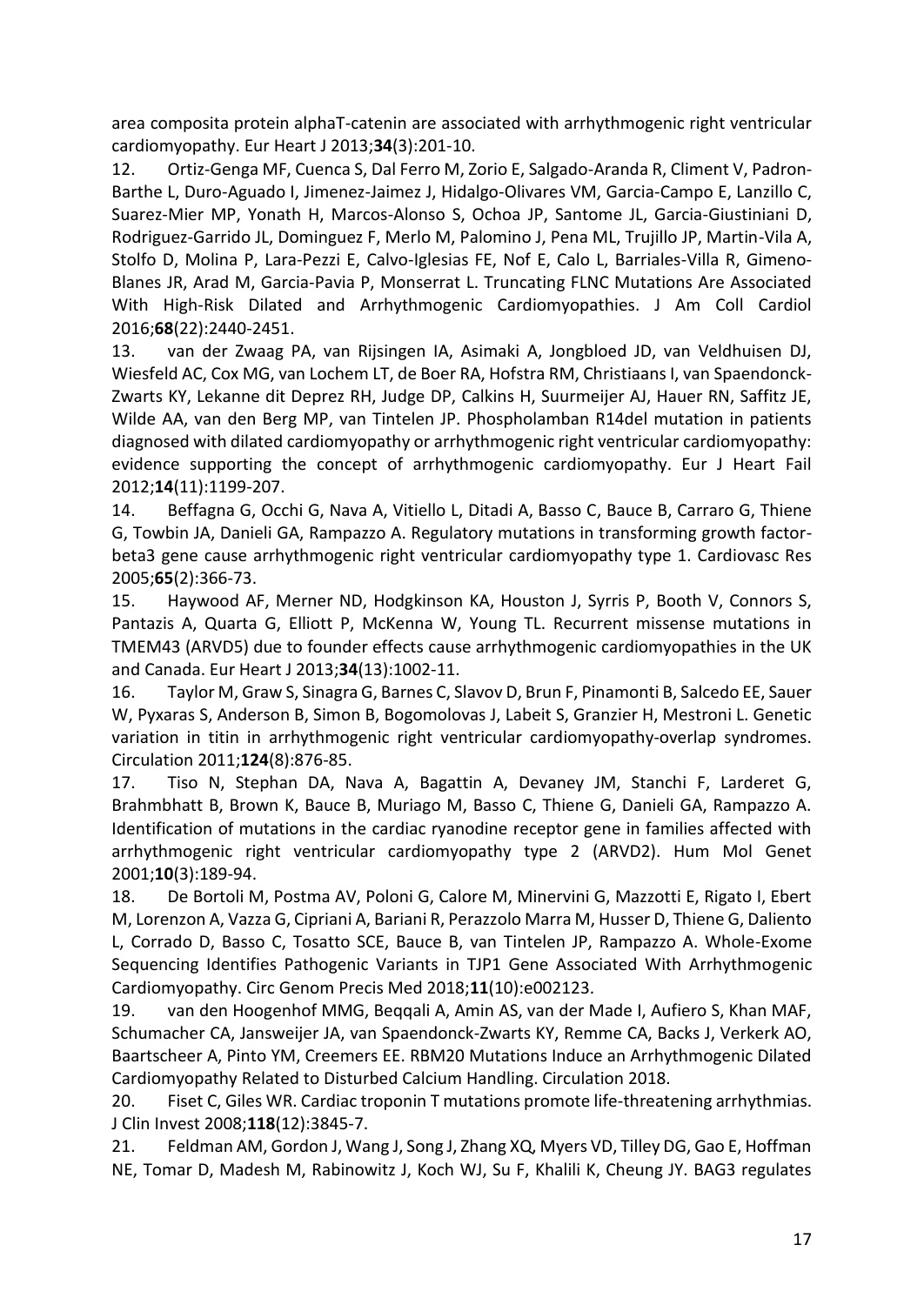contractility and Ca(2+) homeostasis in adult mouse ventricular myocytes. J Mol Cell Cardiol 2016;**92**:10-20.

22. Dalal D, James C, Devanagondi R, Tichnell C, Tucker A, Prakasa K, Spevak PJ, Bluemke DA, Abraham T, Russell SD, Calkins H, Judge DP. Penetrance of mutations in plakophilin-2 among families with arrhythmogenic right ventricular dysplasia/cardiomyopathy. J Am Coll Cardiol 2006;**48**(7):1416-24.

23. James CA, Bhonsale A, Tichnell C, Murray B, Russell SD, Tandri H, Tedford RJ, Judge DP, Calkins H. Exercise increases age-related penetrance and arrhythmic risk in arrhythmogenic right ventricular dysplasia/cardiomyopathy-associated desmosomal mutation carriers. J Am Coll Cardiol 2013;**62**(14):1290-1297.

24. Calore M, Lorenzon A, De Bortoli M, Poloni G, Rampazzo A. Arrhythmogenic cardiomyopathy: a disease of intercalated discs. Cell Tissue Res 2015;**360**(3):491-500.

25. Patel DM, Dubash AD, Kreitzer G, Green KJ. Disease mutations in desmoplakin inhibit Cx43 membrane targeting mediated by desmoplakin-EB1 interactions. J Cell Biol 2014;**206**(6):779-97.

26. Kam CY, Dubash AD, Magistrati E, Polo S, Satchell KJF, Sheikh F, Lampe PD, Green KJ. Desmoplakin maintains gap junctions by inhibiting Ras/MAPK and lysosomal degradation of connexin-43. J Cell Biol 2018;**217**(9):3219-3235.

27. Sato PY, Coombs W, Lin X, Nekrasova O, Green KJ, Isom LL, Taffet SM, Delmar M. Interactions between ankyrin-G, Plakophilin-2, and Connexin43 at the cardiac intercalated disc. Circ Res 2011;**109**(2):193-201.

28. Spindler V, Waschke J. Role of Rho GTPases in desmosomal adhesion and pemphigus pathogenesis. Ann Anat 2011;**193**(3):177-80.

29. Garcia-Gras E, Lombardi R, Giocondo MJ, Willerson JT, Schneider MD, Khoury DS, Marian AJ. Suppression of canonical Wnt/beta-catenin signaling by nuclear plakoglobin recapitulates phenotype of arrhythmogenic right ventricular cardiomyopathy. J Clin Invest 2006;**116**(7):2012-21.

30. Giuliodori A, Beffagna G, Marchetto G, Fornetto C, Vanzi F, Toppo S, Facchinello N, Santimaria M, Vettori A, Rizzo S, Della Barbera M, Pilichou K, Argenton F, Thiene G, Tiso N, Basso C. Loss of cardiac Wnt/beta-catenin signalling in desmoplakin-deficient AC8 zebrafish models is rescuable by genetic and pharmacological intervention. Cardiovasc Res 2018;**114**(8):1082-1097.

31. Dubash AD, Kam CY, Aguado BA, Patel DM, Delmar M, Shea LD, Green KJ. Plakophilin-2 loss promotes TGF-beta1/p38 MAPK-dependent fibrotic gene expression in cardiomyocytes. J Cell Biol 2016;**212**(4):425-38.

32. Chen X, Bonne S, Hatzfeld M, van Roy F, Green KJ. Protein binding and functional characterization of plakophilin 2. Evidence for its diverse roles in desmosomes and beta catenin signaling. J Biol Chem 2002;**277**(12):10512-22.

33. Maruthappu T, Posafalvi A, Castelletti S, Delaney PJ, Syrris P, O'Toole EA, Green KJ, Elliott PM, Lambiase PD, Tinker A, McKenna WJ, Kelsell DP. Loss of function desmoplakin I and II mutations underlie dominant arrhythmogenic cardiomyopathy with a hair and skin phenotype. Br J Dermatol 2018.

34. Brooke MA, Etheridge SL, Kaplan N, Simpson C, O'Toole EA, Ishida-Yamamoto A, Marches O, Getsios S, Kelsell DP. iRHOM2-dependent regulation of ADAM17 in cutaneous disease and epidermal barrier function. Hum Mol Genet 2014;**23**(15):4064-76.

35. Blaydon DC, Biancheri P, Di WL, Plagnol V, Cabral RM, Brooke MA, van Heel DA, Ruschendorf F, Toynbee M, Walne A, O'Toole EA, Martin JE, Lindley K, Vulliamy T, Abrams DJ,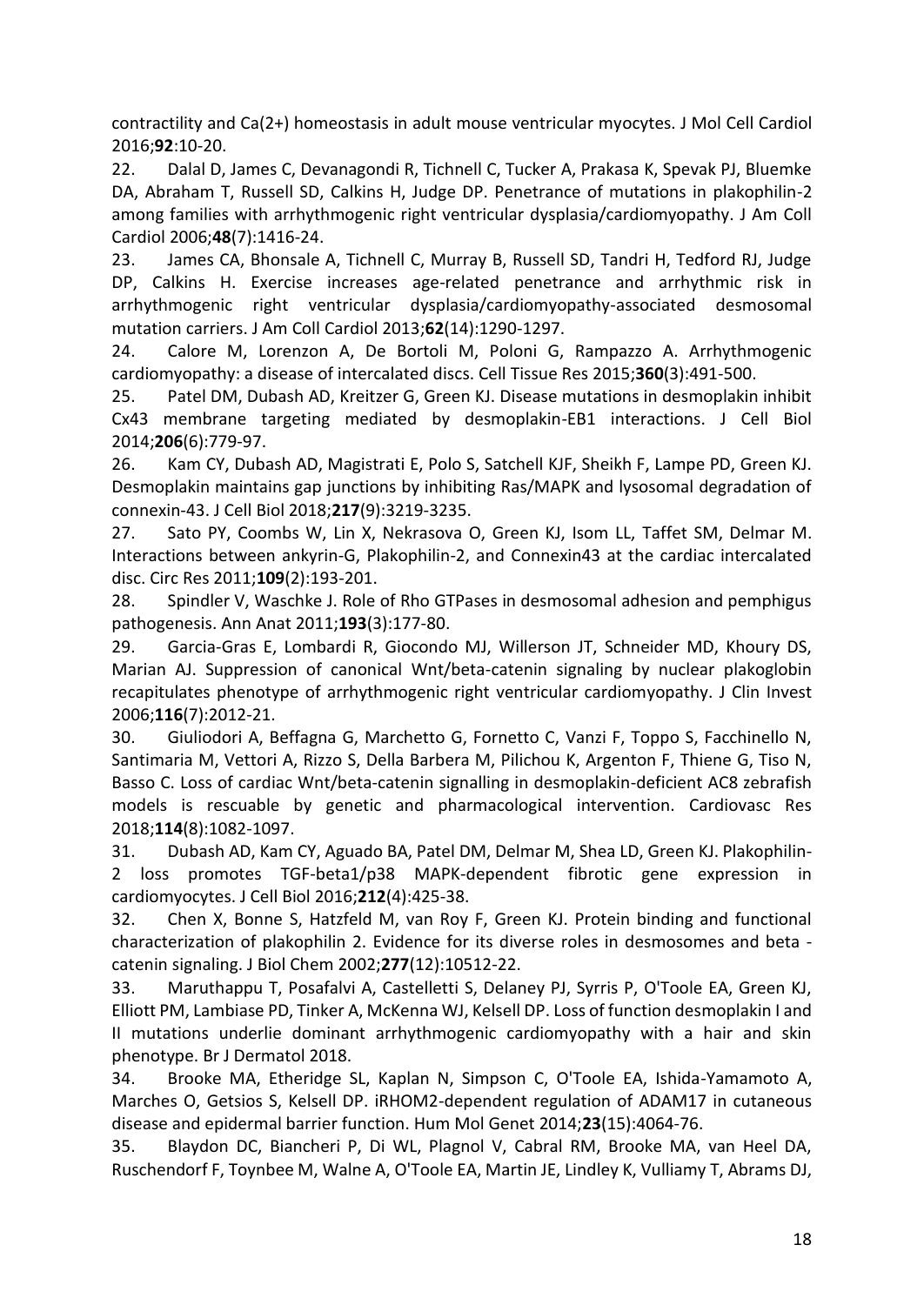MacDonald TT, Harper JI, Kelsell DP. Inflammatory skin and bowel disease linked to ADAM17 deletion. N Engl J Med 2011;**365**(16):1502-8.

36. Maruthappu T, Chikh A, Fell B, Delaney PJ, Brooke MA, Levet C, Moncada-Pazos A, Ishida-Yamamoto A, Blaydon D, Waseem A, Leigh IM, Freeman M, Kelsell DP. Rhomboid family member 2 regulates cytoskeletal stress-associated Keratin 16. Nat Commun 2017;**8**:14174.

37. Samuelov L, Sarig O, Harmon RM, Rapaport D, Ishida-Yamamoto A, Isakov O, Koetsier JL, Gat A, Goldberg I, Bergman R, Spiegel R, Eytan O, Geller S, Peleg S, Shomron N, Goh CSM, Wilson NJ, Smith FJD, Pohler E, Simpson MA, McLean WHI, Irvine AD, Horowitz M, McGrath JA, Green KJ, Sprecher E. Desmoglein 1 deficiency results in severe dermatitis, multiple allergies and metabolic wasting. Nat Genet 2013;**45**(10):1244-1248.

38. Paller AS, Czarnowicki T, Renert-Yuval Y, Holland K, Huynh T, Sadlier M, McAleer MA, Tran G, Geddes GC, Irvine AD, Guttman-Yassky E. The spectrum of manifestations in desmoplakin gene (DSP) spectrin repeat 6 domain mutations: Immunophenotyping and response to ustekinumab. J Am Acad Dermatol 2018;**78**(3):498-505 e2.

39. Mallat Z, Tedgui A, Fontaliran F, Frank R, Durigon M, Fontaine G. Evidence of apoptosis in arrhythmogenic right ventricular dysplasia. N Engl J Med 1996;**335**(16):1190-6.

40. Valente M, Calabrese F, Thiene G, Angelini A, Basso C, Nava A, Rossi L. In vivo evidence of apoptosis in arrhythmogenic right ventricular cardiomyopathy. Am J Pathol 1998;**152**(2):479-84.

41. d'Amati G, di Gioia CR, Giordano C, Gallo P. Myocyte transdifferentiation: a possible pathogenetic mechanism for arrhythmogenic right ventricular cardiomyopathy. Arch Pathol Lab Med 2000;**124**(2):287-90.

42. Pilichou K, Remme CA, Basso C, Campian ME, Rizzo S, Barnett P, Scicluna BP, Bauce B, van den Hoff MJ, de Bakker JM, Tan HL, Valente M, Nava A, Wilde AA, Moorman AF, Thiene G, Bezzina CR. Myocyte necrosis underlies progressive myocardial dystrophy in mouse dsg2 related arrhythmogenic right ventricular cardiomyopathy. J Exp Med 2009;**206**(8):1787-802.

43. Basso C, Thiene G, Corrado D, Angelini A, Nava A, Valente M. Arrhythmogenic right ventricular cardiomyopathy. Dysplasia, dystrophy, or myocarditis? Circulation 1996;**94**(5):983-91.

44. Bauce B, Basso C, Rampazzo A, Beffagna G, Daliento L, Frigo G, Malacrida S, Settimo L, Danieli G, Thiene G, Nava A. Clinical profile of four families with arrhythmogenic right ventricular cardiomyopathy caused by dominant desmoplakin mutations. Eur Heart J 2005;**26**(16):1666-75.

45. Thiene G, Corrado D, Nava A, Rossi L, Poletti A, Boffa GM, Daliento L, Pennelli N. Right ventricular cardiomyopathy: is there evidence of an inflammatory aetiology? Eur Heart J 1991;**12 Suppl D**:22-5.

46. Bowles NE, Ni J, Marcus F, Towbin JA. The detection of cardiotropic viruses in the myocardium of patients with arrhythmogenic right ventricular dysplasia/cardiomyopathy. J Am Coll Cardiol 2002;**39**(5):892-5.

47. Calabrese F, Basso C, Carturan E, Valente M, Thiene G. Arrhythmogenic right ventricular cardiomyopathy/dysplasia: is there a role for viruses? Cardiovasc Pathol 2006;**15**(1):11-7.

48. Asimaki A, Tandri H, Huang H, Halushka MK, Gautam S, Basso C, Thiene G, Tsatsopoulou A, Protonotarios N, McKenna WJ, Calkins H, Saffitz JE. A new diagnostic test for arrhythmogenic right ventricular cardiomyopathy. N Engl J Med 2009;**360**(11):1075-84.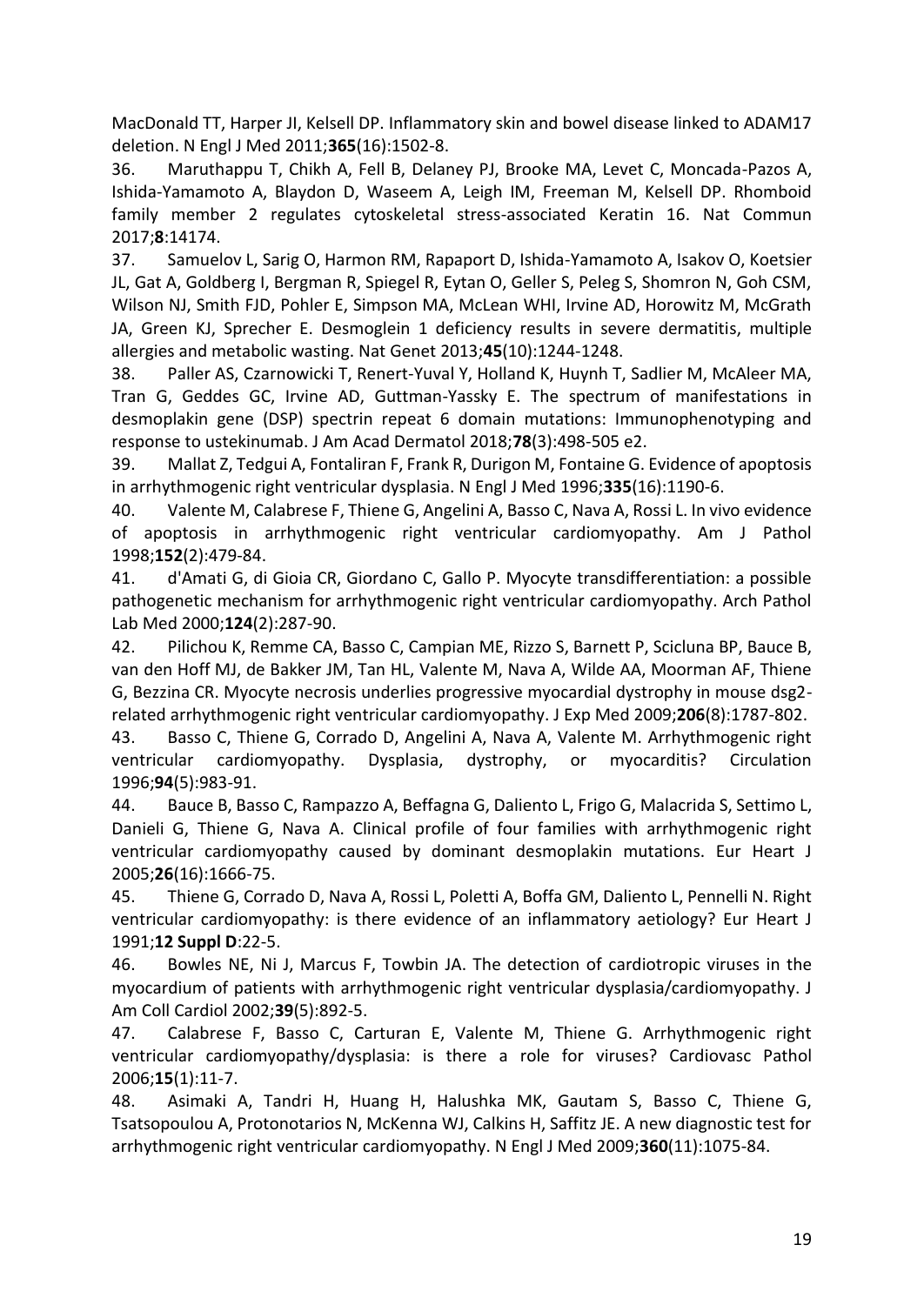49. Asimaki A, Tandri H, Duffy ER, Winterfield JR, Mackey-Bojack S, Picken MM, Cooper LT, Wilber DJ, Marcus FI, Basso C, Thiene G, Tsatsopoulou A, Protonotarios N, Stevenson WG, McKenna WJ, Gautam S, Remick DG, Calkins H, Saffitz JE. Altered desmosomal proteins in granulomatous myocarditis and potential pathogenic links to arrhythmogenic right ventricular cardiomyopathy. Circ Arrhythm Electrophysiol 2011;**4**(5):743-52.

50. Vasaiwala SC, Finn C, Delpriore J, Leya F, Gagermeier J, Akar JG, Santucci P, Dajani K, Bova D, Picken MM, Basso C, Marcus F, Wilber DJ. Prospective study of cardiac sarcoid mimicking arrhythmogenic right ventricular dysplasia. J Cardiovasc Electrophysiol 2009;**20**(5):473-6.

51. Campbell JP, Turner JE. Debunking the Myth of Exercise-Induced Immune Suppression: Redefining the Impact of Exercise on Immunological Health Across the Lifespan. Front Immunol 2018;**9**:648.

52. Campuzano O, Fernandez-Falgueras A, Sarquella-Brugada G, Sanchez O, Cesar S, Mademont I, Allegue C, Mates J, Perez-Serra A, Coll M, Alcalde M, Iglesias A, Tiron C, Gallego MA, Ferrer-Costa C, Hospital A, Escribano C, Dasi C, Borondo JC, Castella J, Arbelo E, Medallo J, Brugada J, Brugada R. A Genetically Vulnerable Myocardium May Predispose to Myocarditis. J Am Coll Cardiol 2015;**66**(25):2913-2914.

53. van Rijsingen IA, Arbustini E, Elliott PM, Mogensen J, Hermans-van Ast JF, van der Kooi AJ, van Tintelen JP, van den Berg MP, Pilotto A, Pasotti M, Jenkins S, Rowland C, Aslam U, Wilde AA, Perrot A, Pankuweit S, Zwinderman AH, Charron P, Pinto YM. Risk factors for malignant ventricular arrhythmias in lamin a/c mutation carriers a European cohort study. J Am Coll Cardiol 2012;**59**(5):493-500.

54. Refaat MM, Lubitz SA, Makino S, Islam Z, Frangiskakis JM, Mehdi H, Gutmann R, Zhang ML, Bloom HL, MacRae CA, Dudley SC, Shalaby AA, Weiss R, McNamara DM, London B, Ellinor PT. Genetic variation in the alternative splicing regulator RBM20 is associated with dilated cardiomyopathy. Heart Rhythm 2012;**9**(3):390-6.

55. Akdis D, Saguner AM, Shah K, Wei C, Medeiros-Domingo A, von Eckardstein A, Luscher TF, Brunckhorst C, Chen HSV, Duru F. Sex hormones affect outcome in arrhythmogenic right ventricular cardiomyopathy/dysplasia: from a stem cell derived cardiomyocyte-based model to clinical biomarkers of disease outcome. Eur Heart J 2017;**38**(19):1498-1508.

56. Hong TT, Cogswell R, James CA, Kang G, Pullinger CR, Malloy MJ, Kane JP, Wojciak J, Calkins H, Scheinman MM, Tseng ZH, Ganz P, De Marco T, Judge DP, Shaw RM. Plasma BIN1 correlates with heart failure and predicts arrhythmia in patients with arrhythmogenic right ventricular cardiomyopathy. Heart Rhythm 2012;**9**(6):961-7.

57. Broch K, Leren IS, Saberniak J, Ueland T, Edvardsen T, Gullestad L, Haugaa KH. Soluble ST2 is associated with disease severity in arrhythmogenic right ventricular cardiomyopathy. Biomarkers 2017;**22**(3-4):367-371.

58. Chatterjee D, Fatah M, Akdis D, Spears DA, Koopmann TT, Mittal K, Rafiq MA, Cattanach BM, Zhao Q, Healey JS, Ackerman MJ, Bos JM, Sun Y, Maynes JT, Brunckhorst C, Medeiros-Domingo A, Duru F, Saguner AM, Hamilton RM. An autoantibody identifies arrhythmogenic right ventricular cardiomyopathy and participates in its pathogenesis. Eur Heart J 2018;**39**(44):3932-3944.

59. Gilotra NA, Bhonsale A, James CA, Te Riele ASJ, Murray B, Tichnell C, Sawant A, Ong CS, Judge DP, Russell SD, Calkins H, Tedford RJ. Heart Failure Is Common and Under-Recognized in Patients With Arrhythmogenic Right Ventricular Cardiomyopathy/Dysplasia. Circ Heart Fail 2017;**10**(9).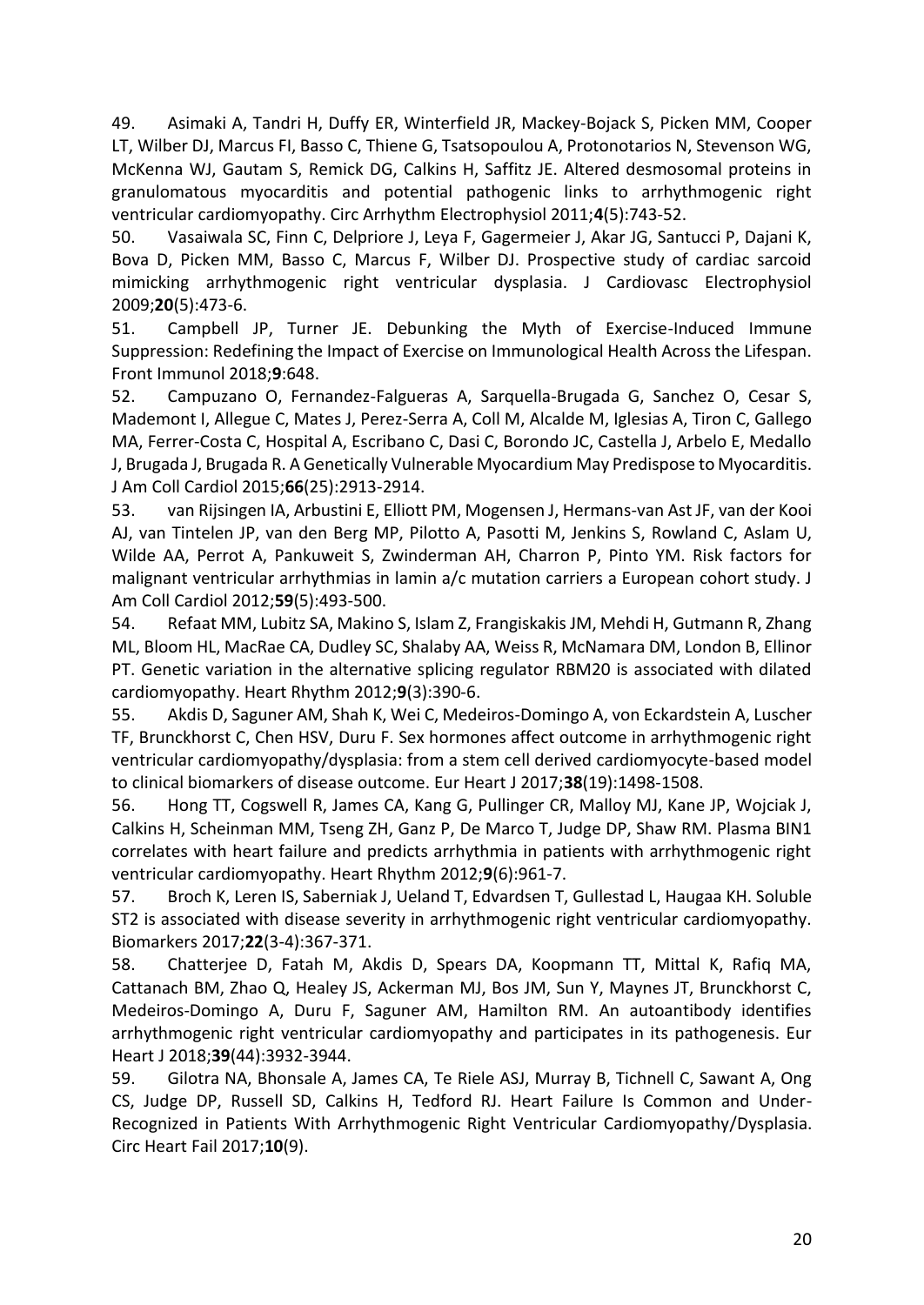60. Mast TP, James CA, Calkins H, Teske AJ, Tichnell C, Murray B, Loh P, Russell SD, Velthuis BK, Judge DP, Dooijes D, Tedford RJ, van der Heijden JF, Tandri H, Hauer RN, Abraham TP, Doevendans PA, Te Riele AS, Cramer MJ. Evaluation of Structural Progression in Arrhythmogenic Right Ventricular Dysplasia/Cardiomyopathy. JAMA Cardiol 2017;**2**(3):293- 302.

61. Sawant AC, Calkins H. Sports in patients with arrhythmogenic right ventricular dysplasia/cardiomyopathy and desmosomal mutations. Herz 2015;**40**(3):402-9.

62. Sawant AC, Te Riele AS, Tichnell C, Murray B, Bhonsale A, Tandri H, Judge DP, Calkins H, James CA. Safety of American Heart Association-recommended minimum exercise for desmosomal mutation carriers. Heart Rhythm 2016;**13**(1):199-207.

63. Ruwald AC, Marcus F, Estes NA, 3rd, Link M, McNitt S, Polonsky B, Calkins H, Towbin JA, Moss AJ, Zareba W. Association of competitive and recreational sport participation with cardiac events in patients with arrhythmogenic right ventricular cardiomyopathy: results from the North American multidisciplinary study of arrhythmogenic right ventricular cardiomyopathy. Eur Heart J 2015;**36**(27):1735-43.

64. Cattin ME, Ferry A, Vignaud A, Mougenot N, Jacquet A, Wahbi K, Bertrand AT, Bonne G. Mutation in lamin A/C sensitizes the myocardium to exercise-induced mechanical stress but has no effect on skeletal muscles in mouse. Neuromuscul Disord 2016;**26**(8):490-9.

65. Asimaki A, Kapoor S, Plovie E, Karin Arndt A, Adams E, Liu Z, James CA, Judge DP, Calkins H, Churko J, Wu JC, MacRae CA, Kleber AG, Saffitz JE. Identification of a new modulator of the intercalated disc in a zebrafish model of arrhythmogenic cardiomyopathy. Sci Transl Med 2014;**6**(240):240ra74.

66. Chelko SP, Asimaki A, Andersen P, Bedja D, Amat-Alarcon N, DeMazumder D, Jasti R, MacRae CA, Leber R, Kleber AG, Saffitz JE, Judge DP. Central role for GSK3beta in the pathogenesis of arrhythmogenic cardiomyopathy. JCI Insight 2016;**1**(5).

67. Muchir A, Wu W, Choi JC, Iwata S, Morrow J, Homma S, Worman HJ. Abnormal p38alpha mitogen-activated protein kinase signaling in dilated cardiomyopathy caused by lamin A/C gene mutation. Hum Mol Genet 2012;**21**(19):4325-33.

68. Zorzi A, Perazzolo Marra M, Rigato I, De Lazzari M, Susana A, Niero A, Pilichou K, Migliore F, Rizzo S, Giorgi B, De Conti G, Sarto P, Serratosa L, Patrizi G, De Maria E, Pelliccia A, Basso C, Schiavon M, Bauce B, Iliceto S, Thiene G, Corrado D. Nonischemic Left Ventricular Scar as a Substrate of Life-Threatening Ventricular Arrhythmias and Sudden Cardiac Death in Competitive Athletes. Circ Arrhythm Electrophysiol 2016;**9**(7).

69. Nucifora G, Muser D, Masci PG, Barison A, Rebellato L, Piccoli G, Daleffe E, Toniolo M, Zanuttini D, Facchin D, Lombardi M, Proclemer A. Prevalence and prognostic value of concealed structural abnormalities in patients with apparently idiopathic ventricular arrhythmias of left versus right ventricular origin: a magnetic resonance imaging study. Circ Arrhythm Electrophysiol 2014;**7**(3):456-62.

70. Pinto YM, Elliott PM, Arbustini E, Adler Y, Anastasakis A, Bohm M, Duboc D, Gimeno J, de Groote P, Imazio M, Heymans S, Klingel K, Komajda M, Limongelli G, Linhart A, Mogensen J, Moon J, Pieper PG, Seferovic PM, Schueler S, Zamorano JL, Caforio AL, Charron P. Proposal for a revised definition of dilated cardiomyopathy, hypokinetic non-dilated cardiomyopathy, and its implications for clinical practice: a position statement of the ESC working group on myocardial and pericardial diseases. Eur Heart J 2016;**37**(23):1850-8.

71. Rampazzo A, Nava A, Malacrida S, Beffagna G, Bauce B, Rossi V, Zimbello R, Simionati B, Basso C, Thiene G, Towbin JA, Danieli GA. Mutation in human desmoplakin domain binding